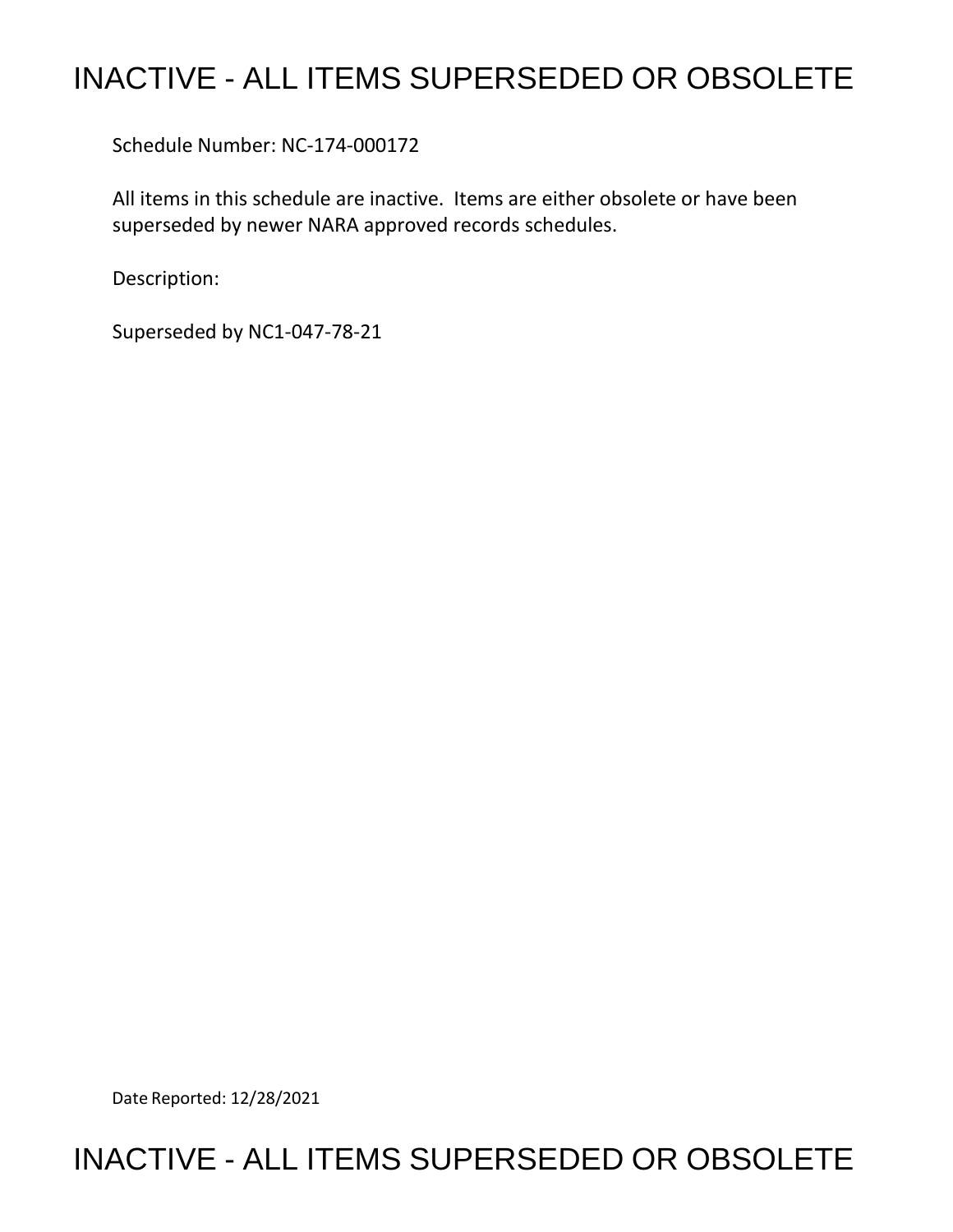| 70.                    | (See Instructions on Reverse).<br>GENERAL SERVICES ADMINISTRATION.<br>NATIONAL ARCHIVES AND RECORDS CERVICE. WASHINGTON, D.C.                                                                                                                                                | A.<br>20408                                                                 | DATE APPROVED<br>N                                                                            |                                       |                           |
|------------------------|------------------------------------------------------------------------------------------------------------------------------------------------------------------------------------------------------------------------------------------------------------------------------|-----------------------------------------------------------------------------|-----------------------------------------------------------------------------------------------|---------------------------------------|---------------------------|
|                        | 1. LEGM. (AGENCY OR ESTABLISHMENT)                                                                                                                                                                                                                                           |                                                                             |                                                                                               | NOTIFICATION TO AGENCY                |                           |
|                        | Department of Health, Education, and Welfare                                                                                                                                                                                                                                 |                                                                             | In accordance with the provisions of 44 U S C<br>3303a the disposal request, including amend- |                                       |                           |
| 2 MARY DUPPHYLION      | Social Security Administration                                                                                                                                                                                                                                               |                                                                             | ments, is approved except for items that may<br>be stamped "disposal not approved" or         |                                       |                           |
| 3 MPNOR SUBDIVISION    |                                                                                                                                                                                                                                                                              |                                                                             | "withdrawn" in column 10                                                                      |                                       |                           |
|                        | Office of Research and Statistics<br>4 NAME OF PERSON WITH WHOM TO CONFER                                                                                                                                                                                                    | 5 TEL EXT                                                                   | 7-38 – 74                                                                                     |                                       |                           |
|                        | Arthur J. Benner                                                                                                                                                                                                                                                             | 45772                                                                       | Date                                                                                          |                                       |                           |
|                        | 6 CERTIFICATE OF AGENCY REPRESENTATIVE                                                                                                                                                                                                                                       |                                                                             |                                                                                               |                                       |                           |
|                        | I hereby certify that I am authorized to act for the head of this agency in matters perturning to the disposal of records, and that the records described in this lat<br>achedule of $\mathscr{Z}^3$ pages are proposed for disposal for the reason indicated ("X" only one) |                                                                             |                                                                                               |                                       |                           |
| А<br>further retention | The records will cease to have sufficient value<br>The records have<br>в<br>to warrant further retention on the expiration<br>cessed to have suffi-<br>of the puried of time indicated or on the occur-<br>cient value to werrant<br>stylie event specified.                 |                                                                             |                                                                                               |                                       |                           |
|                        |                                                                                                                                                                                                                                                                              |                                                                             |                                                                                               | Dept. Records Mgt. Officer<br>(Title) |                           |
| 7<br><b>ITEM NO</b>    |                                                                                                                                                                                                                                                                              | <b>8 DESCRIPTION OF LEEM</b><br>(WITH INCLUSIVE DATES OR RETENTION PERIODS) |                                                                                               | 9<br>SAMPLE OR<br>JOB NO              | 10<br><b>ACTION TAKEN</b> |
|                        | RECORDS RETENTION AND DISPOSAL SCHEDULE                                                                                                                                                                                                                                      |                                                                             |                                                                                               |                                       |                           |
|                        | OFFICE OF RESEARCH AND STATISTICS                                                                                                                                                                                                                                            |                                                                             |                                                                                               |                                       |                           |
|                        | The records described in this Schedule are accumulated<br>by the Office of Research and Statistics. However, all<br>of the records are not maintained in any single office.                                                                                                  |                                                                             |                                                                                               |                                       |                           |
| Ι.                     | RESEARCH GRANTS AND CONTRACTS RECORDS                                                                                                                                                                                                                                        |                                                                             |                                                                                               |                                       |                           |
|                        | These records accumulate in the processing of applica-<br>tions for grants and contracts which are awarded under<br>the 'rust fund and grants program.                                                                                                                       |                                                                             |                                                                                               |                                       |                           |
|                        | Grants Program Records<br>Α.                                                                                                                                                                                                                                                 |                                                                             |                                                                                               |                                       |                           |
|                        | These records consist of applications for cooperating<br>research or demonstration grants, the final report<br>for funded projects, and related correspondence.                                                                                                              |                                                                             |                                                                                               |                                       |                           |
|                        | . 1<br>Applications for Completed Projects                                                                                                                                                                                                                                   |                                                                             |                                                                                               |                                       |                           |
|                        | Destroy 5 years after completion of project.                                                                                                                                                                                                                                 |                                                                             |                                                                                               |                                       |                           |
|                        |                                                                                                                                                                                                                                                                              |                                                                             |                                                                                               |                                       |                           |
|                        | 2.<br>Rejected Project Applications                                                                                                                                                                                                                                          |                                                                             |                                                                                               |                                       |                           |
|                        | Destroy after 3 years.                                                                                                                                                                                                                                                       |                                                                             |                                                                                               |                                       |                           |

 $\hat{\mathcal{L}}$  ,  $\hat{\mathcal{L}}$ 

 $\alpha_0$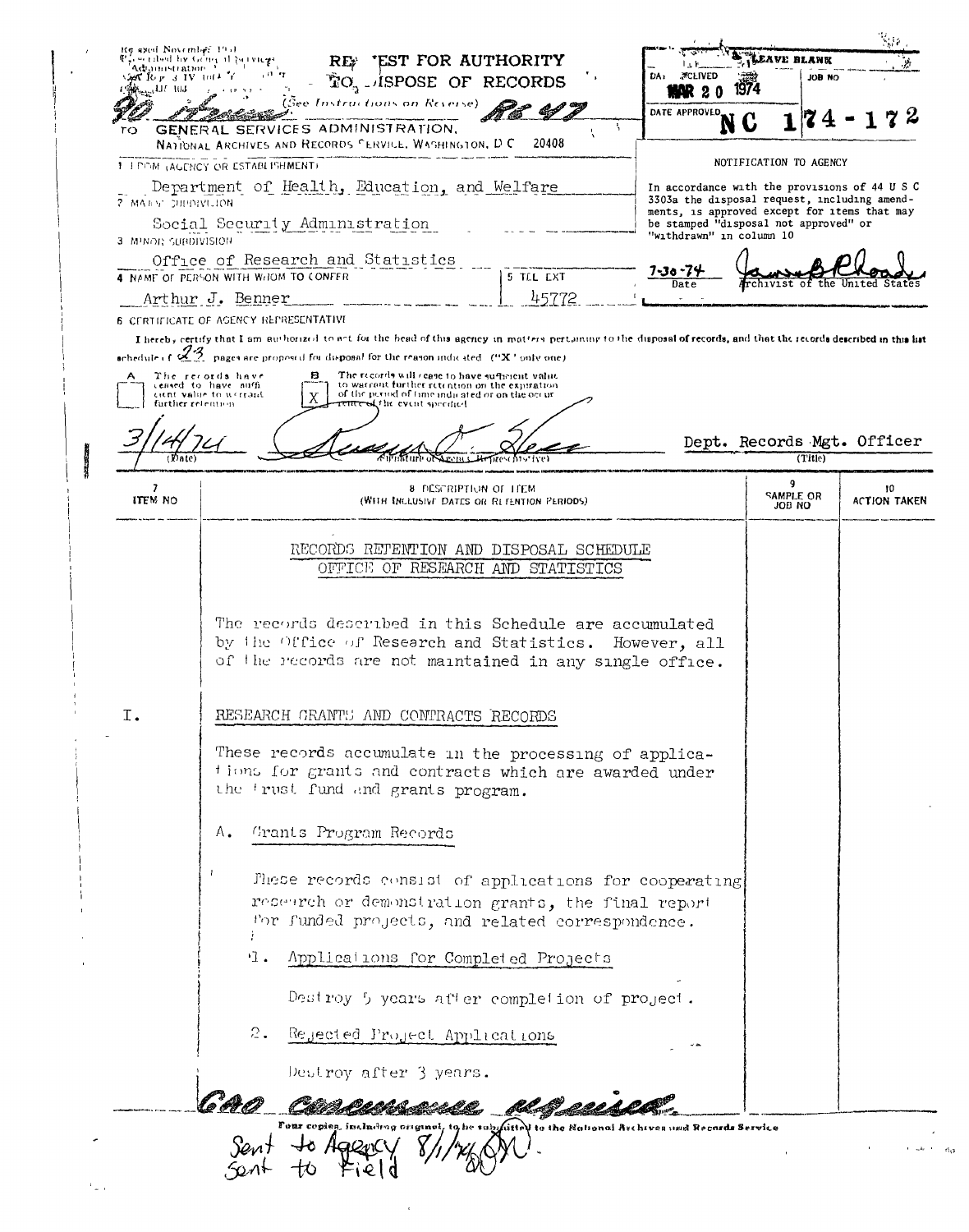$\mathbf{I}$ 

### REQUEST TOR AUTHORITY TO DISPOSE OF RECORDS--Continuation Sheet

| 11: 51 110 |           |    |               | 老 独 近于的事协议 可一行毛体<br>SOUR BILLE IVE DATES OF THIS TIME PLANCE I                                                                   | 9<br>SAMPLE OP<br>John NO | 10<br><b>PCTRIN TAKEN</b> |
|------------|-----------|----|---------------|----------------------------------------------------------------------------------------------------------------------------------|---------------------------|---------------------------|
|            |           | 3. |               | Copies of Final Reports                                                                                                          |                           |                           |
|            |           |    | a.            | Record Copy                                                                                                                      |                           |                           |
|            |           |    |               | Retain permanently.                                                                                                              |                           |                           |
|            |           |    | b.            | Other Copies                                                                                                                     |                           |                           |
|            |           |    |               | Destroy after 1 year.                                                                                                            |                           |                           |
|            | <b>B.</b> |    |               | Contracts Records                                                                                                                |                           |                           |
|            |           |    |               | These Records consist of:                                                                                                        |                           |                           |
|            |           | l. |               | Unsolicited Contract Proposals                                                                                                   |                           |                           |
|            |           |    | $a$ .         | Rejected contract proposals.                                                                                                     |                           |                           |
|            |           |    |               | Destroy 3 years after date of decision.                                                                                          |                           |                           |
|            |           |    | h.            | Avarded contract proposals including Form<br>HEM-554, Negotiated Contract, invoices<br>for services, and related correspondence. |                           |                           |
|            |           |    |               | Destroy 3 years after completion of contract.                                                                                    |                           |                           |
|            |           | 2. |               | Requests for Proposals                                                                                                           |                           |                           |
|            |           |    | а.            | Rejected proposals.                                                                                                              |                           |                           |
|            |           |    |               | Destroy 3 years after date of decision.                                                                                          |                           |                           |
|            |           |    | $\mathbf b$ . | Awarded proposals, related correspondence,<br>and final reports.                                                                 |                           |                           |
|            |           |    |               | (1)<br>Destroy 3 years after completion of<br>contract.                                                                          |                           |                           |
|            |           |    |               | (2)<br>Final Reports                                                                                                             |                           |                           |
|            |           |    |               | (a)<br>Record Copy                                                                                                               |                           |                           |
|            |           |    |               | Retain permanently.                                                                                                              |                           | r twu                     |
|            |           |    |               | (b)<br>Other Copies                                                                                                              |                           |                           |
|            |           |    |               | Destroy after 1 year.                                                                                                            |                           |                           |

 $\bar{I}$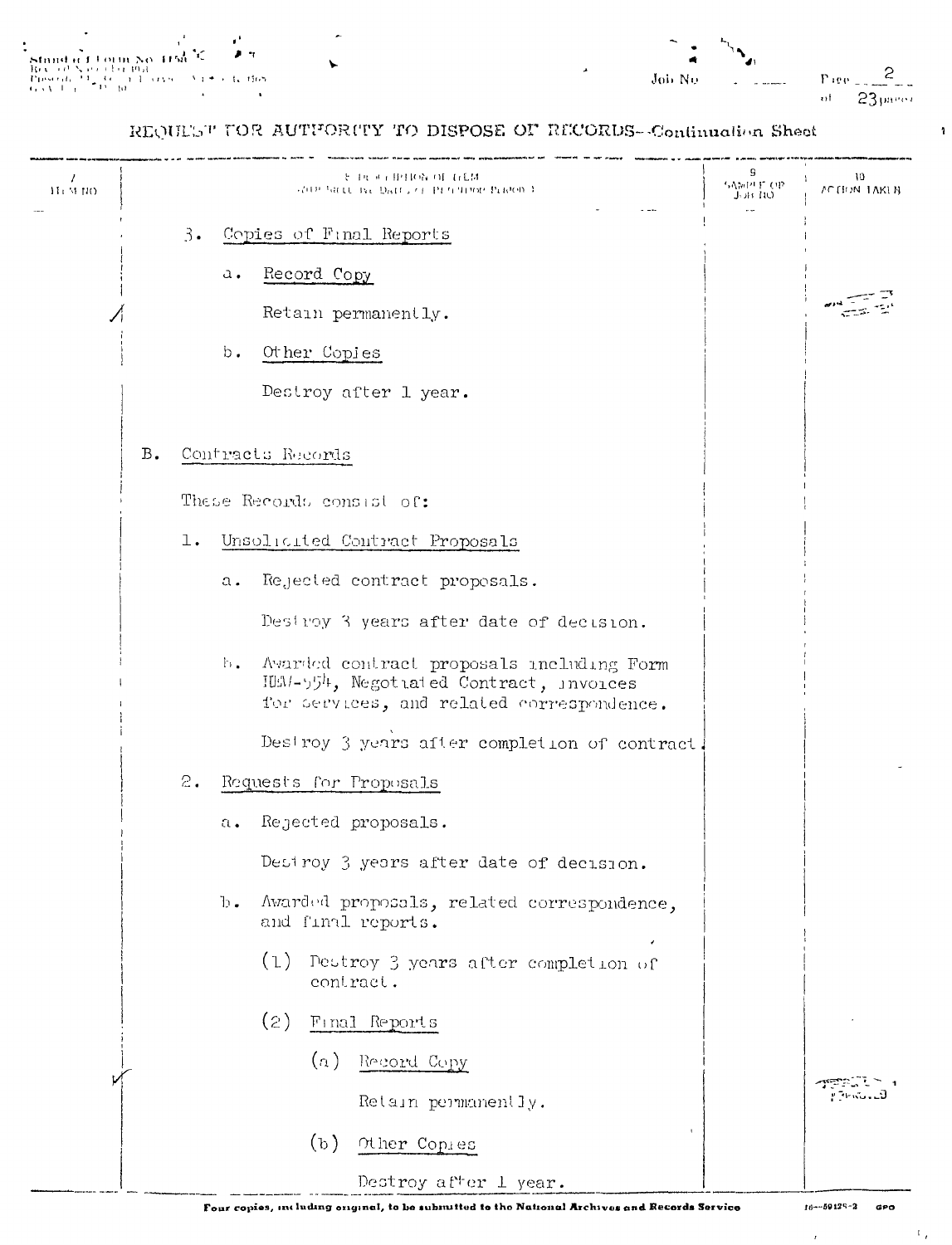$\begin{array}{l|l} \textbf{Standard Dom No} & \textbf{10} \\ \textbf{Besset} & \textbf{3}(\alpha, \alpha) \\ \textbf{fesset} & \textbf{1} \end{array} \begin{array}{l} \textbf{10} & \textbf{10} \\ \textbf{10} & \textbf{10} \\ \textbf{10} & \textbf{11} \\ \textbf{11} & \textbf{12} \\ \textbf{12} & \textbf{13} \\ \textbf{14} & \textbf{15} \\ \textbf{15} & \textbf{16} \\ \textbf{16} & \textbf{17} \\ \textbf{18} & \textbf{18} \\ \$  $\epsilon$  Came

Job No.

 $v_{a,0}$   $\frac{3}{23}$   $\frac{1}{20}$   $\frac{1}{20}$ 

 $\frac{1}{4}$  . <br> <br> As

# RUQUEST FOR AUTHORITY TO DISPOSI OF RECORDS-Confinuation Sheet

| <b>TH M NO</b> | 9 PC CAPION OF HILL<br><b>COURTY LPSEL DATES ON WELFITTEN PERIODS</b>                                                                                                                                                                                                                                                                                                                                                       | SAMPLE OR<br><b>OH NO</b> | 10<br>ACTEMI TAKEN |
|----------------|-----------------------------------------------------------------------------------------------------------------------------------------------------------------------------------------------------------------------------------------------------------------------------------------------------------------------------------------------------------------------------------------------------------------------------|---------------------------|--------------------|
|                | $\mathbb C$ .<br>Advisory Commuttee Records                                                                                                                                                                                                                                                                                                                                                                                 |                           |                    |
|                | These records consist of minutes of meetings, comments<br>and reports of an annually appointed committee,<br>which is established to review applications for<br>grants and contracts and to decide whether to fund<br>or reject a given project.                                                                                                                                                                            |                           |                    |
|                | Transfer to the FRC when no longer needed for<br>reference. Destroy after 20 years' retention in<br>the FRC.                                                                                                                                                                                                                                                                                                                |                           |                    |
|                | Funding Policy Correspondence<br>$D_{\bullet}$                                                                                                                                                                                                                                                                                                                                                                              |                           |                    |
|                | These records consist of correspondence between SSA<br>and the Social and Rehabilitation Service (SRS)<br>regarding the funding of grants and contracts. SPS<br>has Congressional authority to disperse these funds.                                                                                                                                                                                                        |                           |                    |
|                | Transfer to the FRC when no longer needed for<br>reference. Retain permanently. the the FRC.                                                                                                                                                                                                                                                                                                                                |                           |                    |
| II.            | INTERNATIONAL STAFF RECORDS                                                                                                                                                                                                                                                                                                                                                                                                 |                           |                    |
|                | Comparative Studies Records<br>Λ.                                                                                                                                                                                                                                                                                                                                                                                           |                           |                    |
|                | These documents accumulate in the collection of<br>data relating to social security programs of all<br>countries. The resultant findings are published<br>every two years in Social Security Throughout the<br>World, as well as intermationt articles in the<br>REE S Horrs, Secret Security Bulletin, and foreign<br>periodicals. In loded are pipers presented at<br>International meetings, and related correspondence. |                           |                    |
|                | Ι.<br>Reports and Articles                                                                                                                                                                                                                                                                                                                                                                                                  |                           |                    |
|                | the read copy permanently.                                                                                                                                                                                                                                                                                                                                                                                                  |                           |                    |
|                | $\mathbb{C}$ .<br>Papers Presented at International Meetings                                                                                                                                                                                                                                                                                                                                                                |                           |                    |
|                | Transfer to the FRC when no longer needed for<br>reference. Permanent.                                                                                                                                                                                                                                                                                                                                                      |                           |                    |
|                | All Other Material<br>3.                                                                                                                                                                                                                                                                                                                                                                                                    |                           |                    |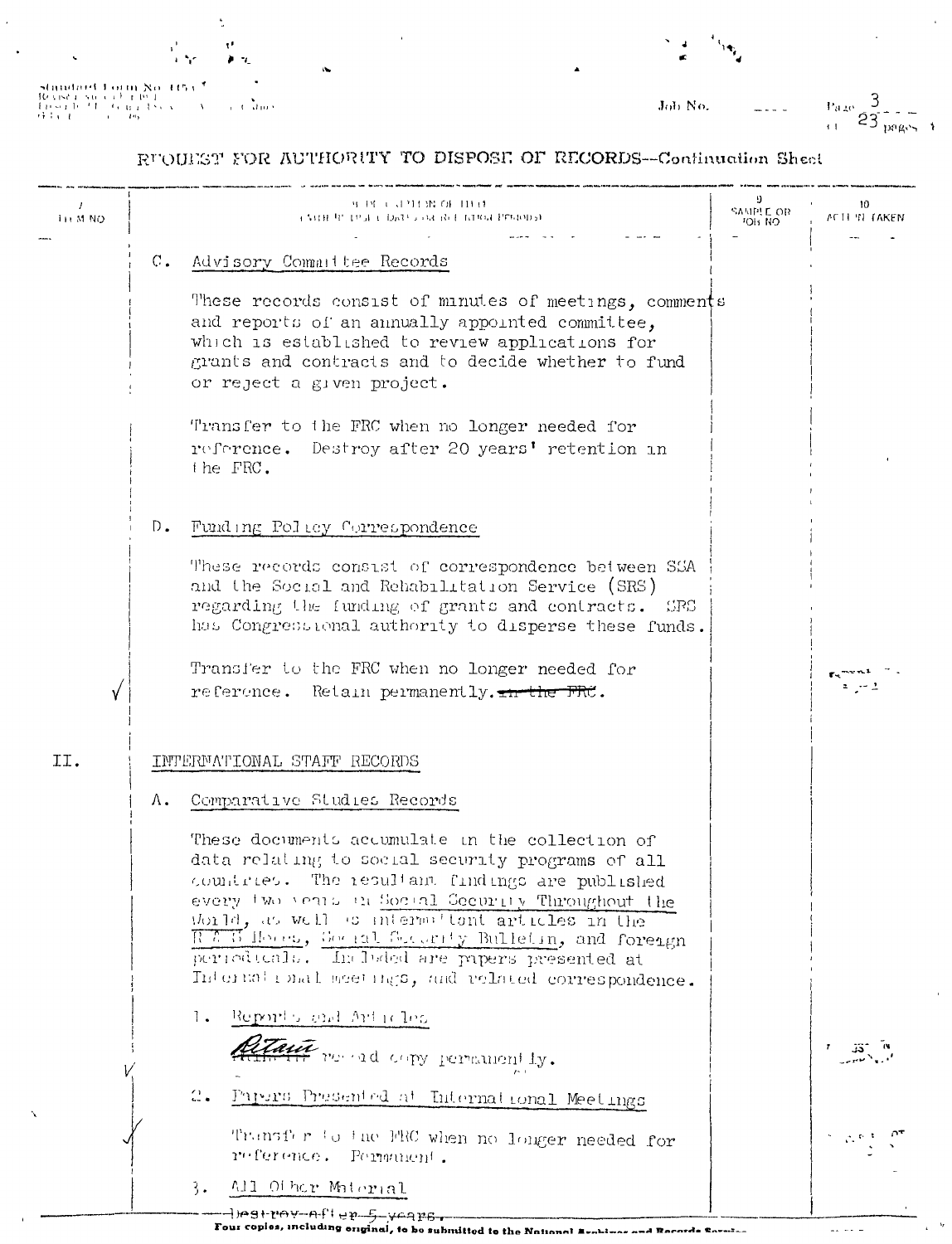

Job No

 $P_{\text{ag}}$ <br> $\frac{0.023}{2}$  $\frac{1}{4}$ . mees

# REQUEST FOR AUTHORITY TO DISPOSE OF RECORDS-Continuation Sheet

| 7.<br>ITEM NO |       | <b>8 FEARIPHON OF HEM</b><br>(PH ) LICEPSRT DATE FOR PUTTNIIOR PEEROD")                                                                                                                                                                                                                                                                                                                                                                                                                                                                                                                                                                                                                                                                                                                                                                                                                                                                       | SAMPLE OR<br><b>JOB NO</b> | 10<br>ACTION TAKEN. |
|---------------|-------|-----------------------------------------------------------------------------------------------------------------------------------------------------------------------------------------------------------------------------------------------------------------------------------------------------------------------------------------------------------------------------------------------------------------------------------------------------------------------------------------------------------------------------------------------------------------------------------------------------------------------------------------------------------------------------------------------------------------------------------------------------------------------------------------------------------------------------------------------------------------------------------------------------------------------------------------------|----------------------------|---------------------|
|               | B.    | Technical Liaison Records                                                                                                                                                                                                                                                                                                                                                                                                                                                                                                                                                                                                                                                                                                                                                                                                                                                                                                                     |                            |                     |
|               |       | These documents accumulate in maintaining relation-<br>ships between SSA and international social security<br>organizations, such as the International Labor<br>Organization, the International Social Security<br>Association, and the Inter-American Conference on<br>Social Security. Included are replies to inquiries<br>and questionnaires on U.S. Government policy, corres-<br>pondence relating to appointments to committees<br>which research specific social security problems,<br>develop questionnaires, and prepare reports. Also<br>included are documents relating to development of<br>international agreements on social security, such as<br>correspondence between members of the negotiating<br>team, official reports of meetings, copies of the<br>final agreement, interpretations of the agreement,<br>and auxiliary agreements. The official copy of<br>the agreement is maintained in the Department of<br>State. |                            |                     |
|               |       | Replies to Inquiries and Questionnaires<br>1.                                                                                                                                                                                                                                                                                                                                                                                                                                                                                                                                                                                                                                                                                                                                                                                                                                                                                                 |                            |                     |
|               |       | Destroy after 3 years.                                                                                                                                                                                                                                                                                                                                                                                                                                                                                                                                                                                                                                                                                                                                                                                                                                                                                                                        |                            |                     |
|               |       | 2.<br>Committee Appointment Correspondence                                                                                                                                                                                                                                                                                                                                                                                                                                                                                                                                                                                                                                                                                                                                                                                                                                                                                                    |                            |                     |
|               |       | Destroy after 5 years.                                                                                                                                                                                                                                                                                                                                                                                                                                                                                                                                                                                                                                                                                                                                                                                                                                                                                                                        |                            |                     |
|               |       | 3.<br>Documents Relating to International Agreements<br>arn permanently.                                                                                                                                                                                                                                                                                                                                                                                                                                                                                                                                                                                                                                                                                                                                                                                                                                                                      |                            |                     |
|               | $C$ . | International Training Records                                                                                                                                                                                                                                                                                                                                                                                                                                                                                                                                                                                                                                                                                                                                                                                                                                                                                                                |                            |                     |
|               |       | These documents accumulate in arranging for training<br>of foreign nationals in social security educational<br>programs. Leloded are lists of those persons<br>rained, training curricula, and related correspondence.<br>Also included are documents accumulated in providing<br>technical assistance to the Agency for International<br>Development and other agencies regarding parameters<br>of social security (echnical needs of developing<br>countries, and correspondence from other countries<br>relating to their needs.                                                                                                                                                                                                                                                                                                                                                                                                           |                            |                     |

 $\mathcal{F} \rightarrow$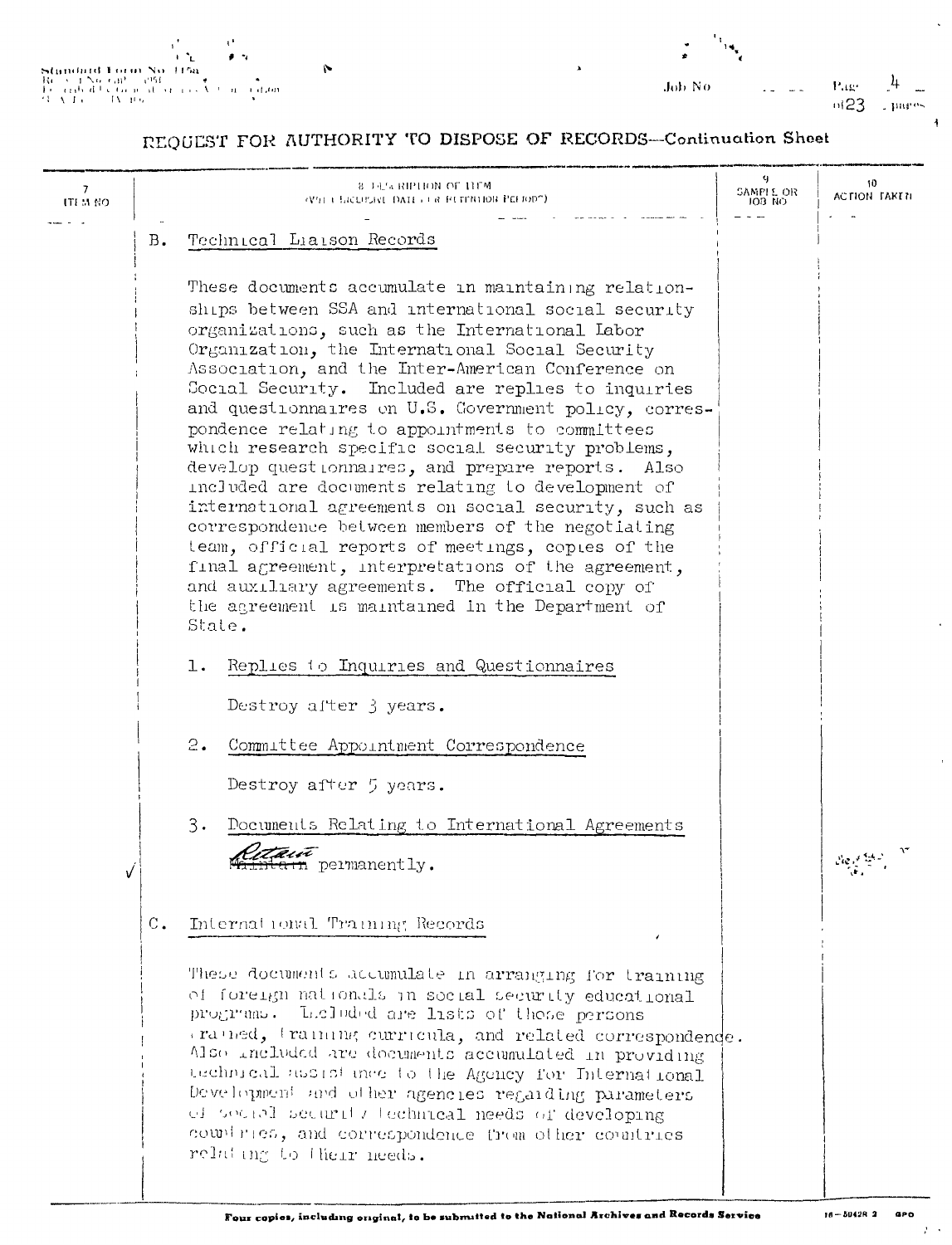|  |           | ۰,       |  |
|--|-----------|----------|--|
|  | . .       | $\cdots$ |  |
|  | n No. Umi |          |  |

 $\begin{array}{l} \mathbf{Standard\; root}\; \\ \mathbf{R}_{t-1}\; \text{ed}\; \mathbf{N}_{t} \; \text{with}\; t \\ \mathbf{P}_{t} \leq t(\text{to} \; t) \; \forall t \in \mathbb{R} \\ \mathbf{Q}_{t} \leq t(\text{to} \; t) \; \forall t \in \mathbb{R} \\ \end{array}$ a congon

 $P_{\text{max}} = \frac{5}{2}$ Job No.

# REQUEST FOR AUTHORITY TO DISPOSE OF RECORDS-Continuation Sheet

| 7<br>HEM NO | В В ДИРНОЙ ОГИГЧ<br>ANIIL BALLO ANT DATES OR RETENTEDN PENOUS)                                                                                                                                                                                                                                                                                                                                                                                                                                                                                                                                                                                                                                                                                                                                                                                                                                | 9<br>SAMPLE GR<br>JUS NO. | 10<br>ACTION TAKEN.              |
|-------------|-----------------------------------------------------------------------------------------------------------------------------------------------------------------------------------------------------------------------------------------------------------------------------------------------------------------------------------------------------------------------------------------------------------------------------------------------------------------------------------------------------------------------------------------------------------------------------------------------------------------------------------------------------------------------------------------------------------------------------------------------------------------------------------------------------------------------------------------------------------------------------------------------|---------------------------|----------------------------------|
|             | ı.<br>Training Lists and Curricula<br>Transfer to the FRC when no longer needed for<br>reference. At han permanently. in the FRC.<br>2.<br>All Other Material                                                                                                                                                                                                                                                                                                                                                                                                                                                                                                                                                                                                                                                                                                                                 |                           | u processine<br>Tingku se englis |
| III.        | Destroy after 3 years.<br>PUBLICATIONS RECORDS<br>These documents relate to the publication of ORS studies<br>such as the R & S Notes, the Medicare Data Series, and<br>the Disability Applicants Statistics. Included are<br>camera copy and negatives of the publications; Forms<br>HEW-26, Requisition for Duplicating, Photographing,<br>and Miscellaneous Processing; SSA-100, SSA Printing<br>Requisition, and equivalent documents.                                                                                                                                                                                                                                                                                                                                                                                                                                                    |                           |                                  |
|             | Documents Relating to R & S Notes<br>Α.<br>Pestroy i year after printing.<br>All Other Material<br>$B$ .<br>Destroy after 2 years.                                                                                                                                                                                                                                                                                                                                                                                                                                                                                                                                                                                                                                                                                                                                                            |                           |                                  |
| IV.         | EVALUATION AND MEASUREMENT SYCTEM RECORDS<br>These records accumulate in evaluating a sample of<br>recent adjudications of basic RSDI claims. The claims<br>are redeveloped to determine if related policies and<br>procedures are being observed. The data is transferred<br>from the coding sheets, Forms CO-1125, EMS Case Coding<br>under CH und EES--In. tral Entrilement; CO-1125A, EMS<br>Subsequent Coding Cheet-A-Control Data and General, and<br>equivalent forms, to puncheards and then to tape, from<br>which is produced tabulated listings. Included is Form<br>SSA-1402, EMD Case Control Sheet, which is the main<br>control for redeplopment of each EMS case selected<br>for sampling. It is updated with notations of develop-<br>ment of each case, and is cross-checked against the data<br>base which contains characteristics of the case. SSA-1402<br>IS March Hed. |                           |                                  |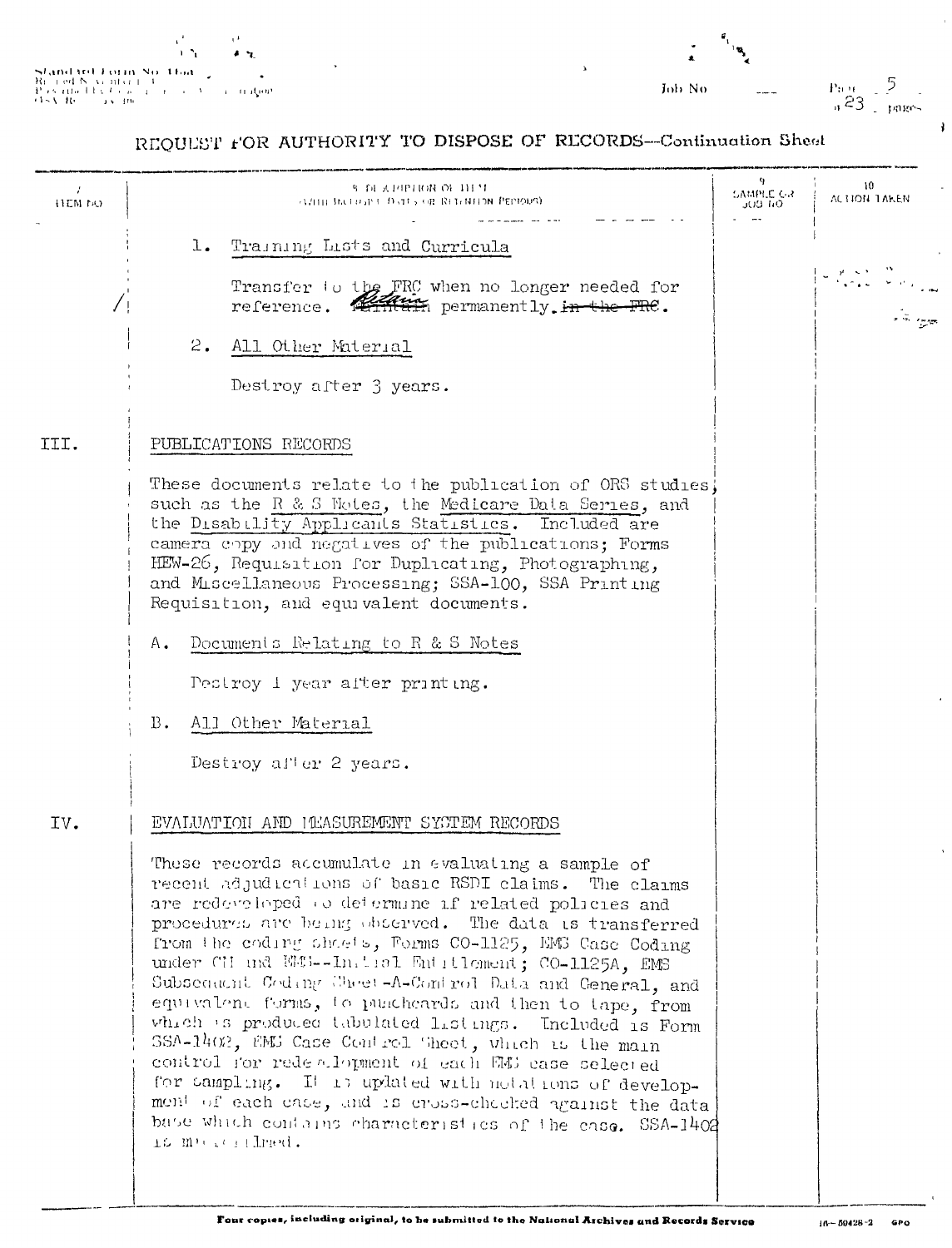



# REQUEST FOR AUTHORITY TO DISPOSE OF RECORDS-Confinuation Sheet

| 7<br><b>EBI NJ</b> | а ога пополна а<br>ASPAIN LIEN, DATES IN A UNIOT PE ALEX                                                                                                                              | 9.<br><b>SMPLE CR</b><br>JOB 110 | -10<br>ACTION TAKEN |
|--------------------|---------------------------------------------------------------------------------------------------------------------------------------------------------------------------------------|----------------------------------|---------------------|
|                    | The tabulated listings are used to prepare reports which<br>cover factors of RSDI entitlement and which analyze the<br>correctness of the original finding. These reports<br>include: |                                  | v.                  |
|                    | Semiannual Report<br>Α.                                                                                                                                                               |                                  |                     |
|                    | Preliminary Data on Policies and Procedures Regarding<br>Initial Entitlement to RSDI Benefits.                                                                                        |                                  |                     |
|                    | Annual Report<br>В.                                                                                                                                                                   |                                  |                     |
|                    | Report on Policies and Procedures for Establishing<br>Initial Entitlement to RSDI Benefits.                                                                                           |                                  |                     |
|                    | $C_{\bullet}$<br>Special Reports                                                                                                                                                      |                                  |                     |
|                    | Reports issued as requested by other bureaus and<br>offices, on such subjects as teleservice, and<br>representative payees.                                                           |                                  |                     |
|                    | Coding Sheets, Puncheards, and Tabulated Listings<br>1.                                                                                                                               |                                  |                     |
|                    | Transfer to the SSA Holding Area after I year.<br>Transfer to the FRC after 2 years. Destroy<br>after 3 years' retention in the FRC.                                                  |                                  |                     |
|                    | $53A - 1402$<br>2.                                                                                                                                                                    |                                  |                     |
|                    | Destroy original documents after microfilm has<br>been proven acceptable. Retain microfilm 22                                                                                         |                                  |                     |
|                    | tribefrantaly. agency space until ad-<br>ministrative value ceases; destray<br>Semiannual Report attur                                                                                |                                  |                     |
|                    | no Imger needed.<br>ぅ.<br>Destroy after poblication of annual report.                                                                                                                 |                                  |                     |
|                    | $\mathcal{V}_{\mathcal{V}}$<br>Famual Depart and Special Reports                                                                                                                      |                                  |                     |
|                    | THE Post and act permanently.                                                                                                                                                         |                                  | ا ب: أ              |
| V.                 | ADMINITERATIVE RECORDS                                                                                                                                                                |                                  |                     |
|                    | Office Service and 'upply Records<br>Α.                                                                                                                                               |                                  |                     |
|                    | These documents relate to ordinary supplies and<br>equipment used by an office; office space and                                                                                      |                                  |                     |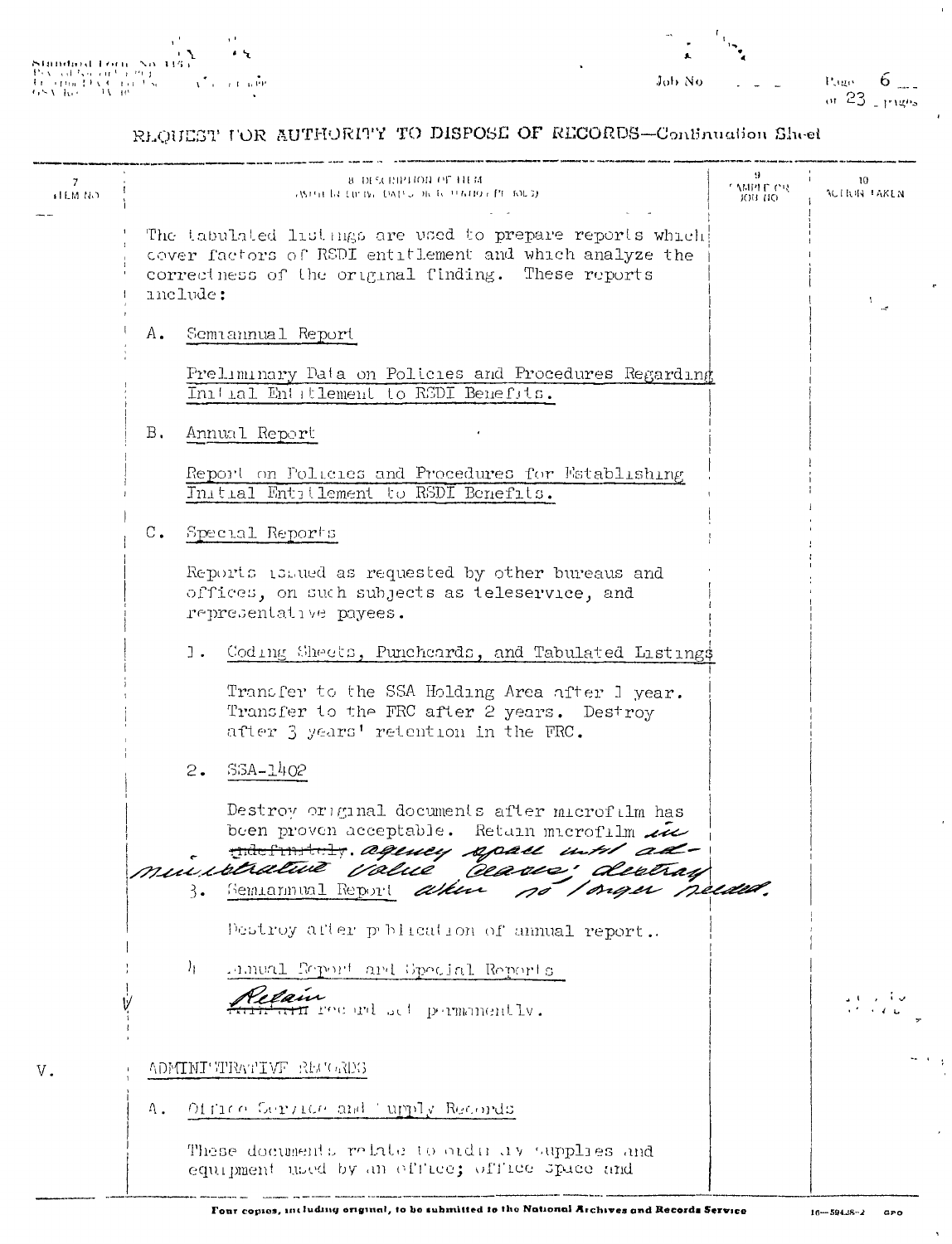

 $\overline{1}$ 

 $\frac{P_{\text{avg}}}{P_{\text{avg}}}$  =  $\frac{1}{P_{\text{avg}}}$ Job $\bar{N}\sigma$ 

# REQUEST FOR AUTHORITY TO DISPOSE OF PECORDS-Continuation Sheet

| 7<br><b>ITEM NO</b> |    | <b>B DE CRIPTION OF ITEM</b><br>AND CROCKING DATES OF RETENTION PLPL 40 A                                                                                                                           | SAMELE OR<br>OH BOL | $\overline{10}$<br>ALTION TAKEN |
|---------------------|----|-----------------------------------------------------------------------------------------------------------------------------------------------------------------------------------------------------|---------------------|---------------------------------|
|                     |    | utilities, communications, transportation, custodial,<br>or other services required by an office; and to the<br>general maintenance of an office. These records<br>include, but are not limited to: |                     |                                 |
|                     |    | ı.<br>Requests for supplies, receipts for supplies<br>and equipment, requests for disposal of<br>equipment, and similar papers pertaining to<br>office supply matters.                              |                     |                                 |
|                     |    | Destroy after 2 years.                                                                                                                                                                              |                     |                                 |
|                     |    | 2.<br>Requests for publications and blank forms, and<br>other papers related to the supply and distri-<br>bution of publications to the office.                                                     |                     |                                 |
|                     |    | Destroy after 2 years.                                                                                                                                                                              |                     |                                 |
|                     |    | 3.<br>Documents related to local transportation and<br>custed al service required by an office.                                                                                                     |                     |                                 |
|                     |    | Destroy after 2 years.                                                                                                                                                                              |                     |                                 |
|                     |    | 4.<br>Requests for installation of telephones,<br>telephone extensions, requests for change to<br>telephone directories, and similar papers.                                                        |                     |                                 |
|                     |    | Destroy after 2 years.                                                                                                                                                                              |                     |                                 |
|                     |    | 5.<br>Documents related to ORS participation in<br>charitable affairs, such as the annual Combined<br>Federal Campaign.                                                                             |                     |                                 |
|                     |    | Destroy after 2 years.                                                                                                                                                                              |                     |                                 |
|                     |    | 6.<br>Documents related to building facilities, such<br>as floor plans, space surveys, reports of need<br>for additional space, and related correspondence                                          |                     |                                 |
|                     |    | Destroy when no longer needed for reference or<br>when the activity is completed.                                                                                                                   |                     |                                 |
|                     | Β. | Employee Accident and Health Records                                                                                                                                                                |                     |                                 |
|                     |    | These documents relate to employee health projects,<br>such as blood donations, prevention shots, and<br>related correspondence. Included is Form HEW-516,                                          |                     |                                 |
|                     |    | Four copies, including original, to be submitted to the National Archives and Records Service                                                                                                       |                     | 10-- 594.28-2<br>GPO            |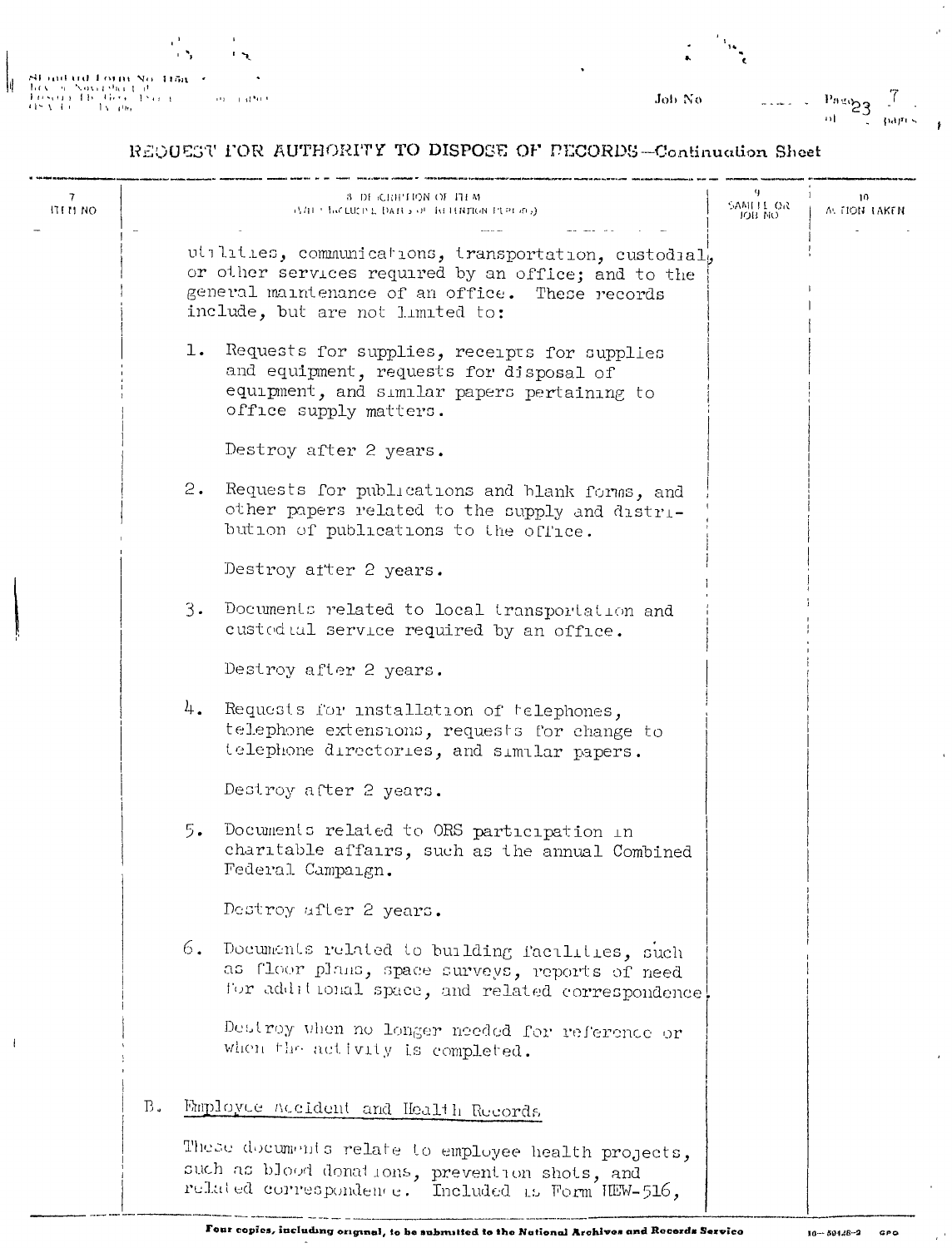|                                                                                | n A | ъ.        |
|--------------------------------------------------------------------------------|-----|-----------|
| Standard Form No. 115a                                                         |     | ٠         |
| Provide New Columbus<br>The strate of the Country Concert and Ala<br>スタイ スティック |     | 11. H 199 |

| Job No | $\blacksquare$ | Page<br><b>COMMERCE</b> |
|--------|----------------|-------------------------|
|        |                | - pages<br>-            |

# REQUEST FOR AUTHORITY TO DISPOSE OF RECORDS-Continuation Sheel

Ÿ,

| $\prime$<br>$1+LM$ NO |               | <b>B DURBIPHON OF THEM</b><br>GYPH IN UP NE DAIL OR PE FUILEM PEDIESE                                                                                                                                                                                                                                                                                                                                                                           | CAMPLE OR<br>JOP 510 | 10<br><b>ZCTION TAKEN</b> |
|-----------------------|---------------|-------------------------------------------------------------------------------------------------------------------------------------------------------------------------------------------------------------------------------------------------------------------------------------------------------------------------------------------------------------------------------------------------------------------------------------------------|----------------------|---------------------------|
|                       |               | Accident Report, which is a quarterly report of<br>all accidents occurring in ORS.                                                                                                                                                                                                                                                                                                                                                              |                      |                           |
|                       |               | 1.<br>Form HEW-516                                                                                                                                                                                                                                                                                                                                                                                                                              |                      |                           |
|                       |               | Destroy after 1 year.                                                                                                                                                                                                                                                                                                                                                                                                                           |                      |                           |
|                       |               | 2.<br>All Other Material                                                                                                                                                                                                                                                                                                                                                                                                                        |                      |                           |
| V                     |               | Destroy 4 months after occurrence of the<br>activity.                                                                                                                                                                                                                                                                                                                                                                                           |                      |                           |
|                       | $C_{\bullet}$ | Report of Loss or Theft                                                                                                                                                                                                                                                                                                                                                                                                                         |                      |                           |
|                       |               | This record consists of GSA Form 182, Report of<br>Loss or Theft, which is prepared after these<br>occurrences.                                                                                                                                                                                                                                                                                                                                 |                      |                           |
|                       |               | Destroy after $4$ months.                                                                                                                                                                                                                                                                                                                                                                                                                       |                      |                           |
|                       | $D$ .         | Records Disposition Records                                                                                                                                                                                                                                                                                                                                                                                                                     |                      |                           |
|                       |               | These documents reflect the location and/or<br>disposition of records retired or transferred out<br>of an office to the FRC or to the SSA Records<br>Holding Area. Included are Forms SF-135, Records<br>Transmittal and Receipt, SSA-325, SSA Records<br>Transmittal, SSA-323, Request to Transfer or<br>Dispose of Material in SSA Records Holding Area,<br>ond their equivalents.                                                            |                      |                           |
|                       |               | Destroy when all records reflected on the list<br>have been disposed of.                                                                                                                                                                                                                                                                                                                                                                        |                      |                           |
|                       | Е.            | Training Records<br>These records are accumulated in administering ORS<br>personnel's participation in various training<br>programs, such as GETA, STRIDE, ACE, Upward<br>Mobility, and Staff Development. Included are<br>class attendance Lists, absentee lists forwarded<br>by eductional institutions, and related correspondence<br>between coordinators. Also included are Forms<br>HEU-350, Training Request and Authorization, HEW-737, |                      |                           |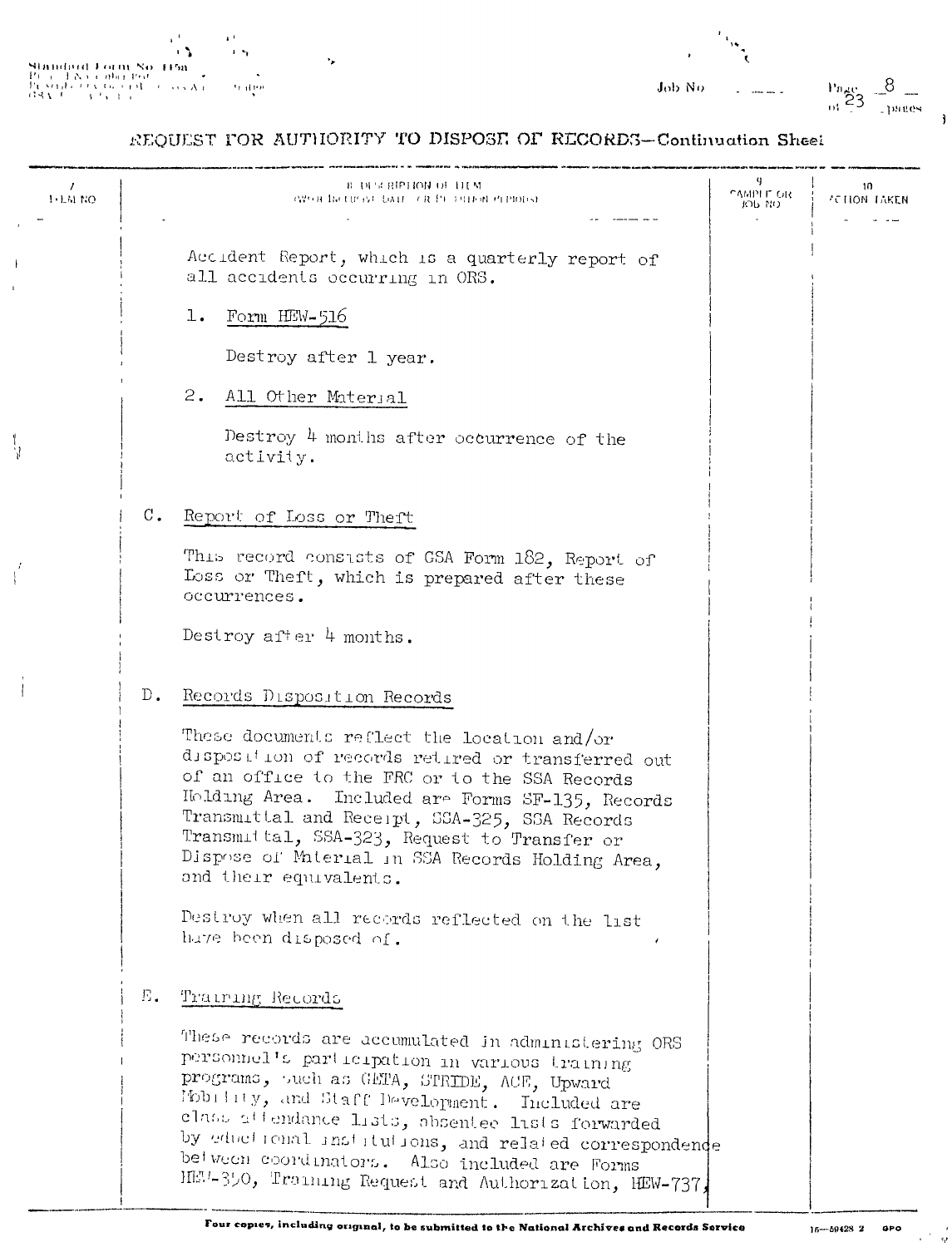|                               | . .      |
|-------------------------------|----------|
|                               | . .      |
| Shodard Ferni No. 11          |          |
| They a let's a replace to the |          |
| Presidad Ectared              | te fan i |
| スパイ アート・エストラル                 |          |

| ı      | ۱. |                       |                                    |
|--------|----|-----------------------|------------------------------------|
| Job No |    | Page<br>$\approx$ 23. | L,<br>$\cdot$ $\cdot$<br>$1.14$ ex |

# RLOULST FOR AUTHORITY TO DISPOSE OF RECORDS--Coatinuation Sheet

| пты во |            | а тчествион ог ини<br>PV IT EXAUTLE DAILYOR REPRISON P PROPS)                                                                                                                                                                                                                              | SAMPLE GR<br>ראז נוטג | 10<br><b>MITION TAKEN</b> |
|--------|------------|--------------------------------------------------------------------------------------------------------------------------------------------------------------------------------------------------------------------------------------------------------------------------------------------|-----------------------|---------------------------|
|        |            | Authorization for Training in Other Government<br>Facilities, and equivalent forms.                                                                                                                                                                                                        |                       |                           |
|        |            | l.<br>Upward Mobility Records                                                                                                                                                                                                                                                              |                       |                           |
|        |            | Destroy after student leaves the program.                                                                                                                                                                                                                                                  |                       |                           |
|        |            | 2.<br>Absentee Lists                                                                                                                                                                                                                                                                       |                       |                           |
|        |            | Destroy after receipt of next list.                                                                                                                                                                                                                                                        |                       |                           |
|        |            | 3.<br>All Other Material                                                                                                                                                                                                                                                                   |                       |                           |
|        |            | Destroy after 2 years.                                                                                                                                                                                                                                                                     |                       |                           |
|        | $\Gamma$ . | Awards Records                                                                                                                                                                                                                                                                             |                       |                           |
|        |            | These documents accumulate in the processing of<br>awards initiated by ORS, such as high quality<br>indreases, special achievements, and suggestions.<br>Included are Form SSA-171, Recommendation for<br>Award, and its equivalent, and related correspondence.<br>Destroy after 2 years. |                       |                           |
|        | G.         | College Recruitment Records                                                                                                                                                                                                                                                                |                       |                           |
|        |            | These records pertain to recruitment of management<br>interns from various universities to work in ORS<br>for a 6 to 12 month period. Included are<br>correspondence relating to the program, and<br>questionnaites which solicit the participant's<br>reaction to the program.            |                       |                           |
|        |            | Destroy after 2 years.                                                                                                                                                                                                                                                                     |                       |                           |
|        | н.         | I vint ing Records                                                                                                                                                                                                                                                                         |                       |                           |
|        |            | These files consist of requester's copies of Form<br>5SA-100, SSA Printing Requisition, and its<br>equivalent.                                                                                                                                                                             |                       |                           |
|        |            | Destroy after I year.                                                                                                                                                                                                                                                                      |                       |                           |

 $\bullet$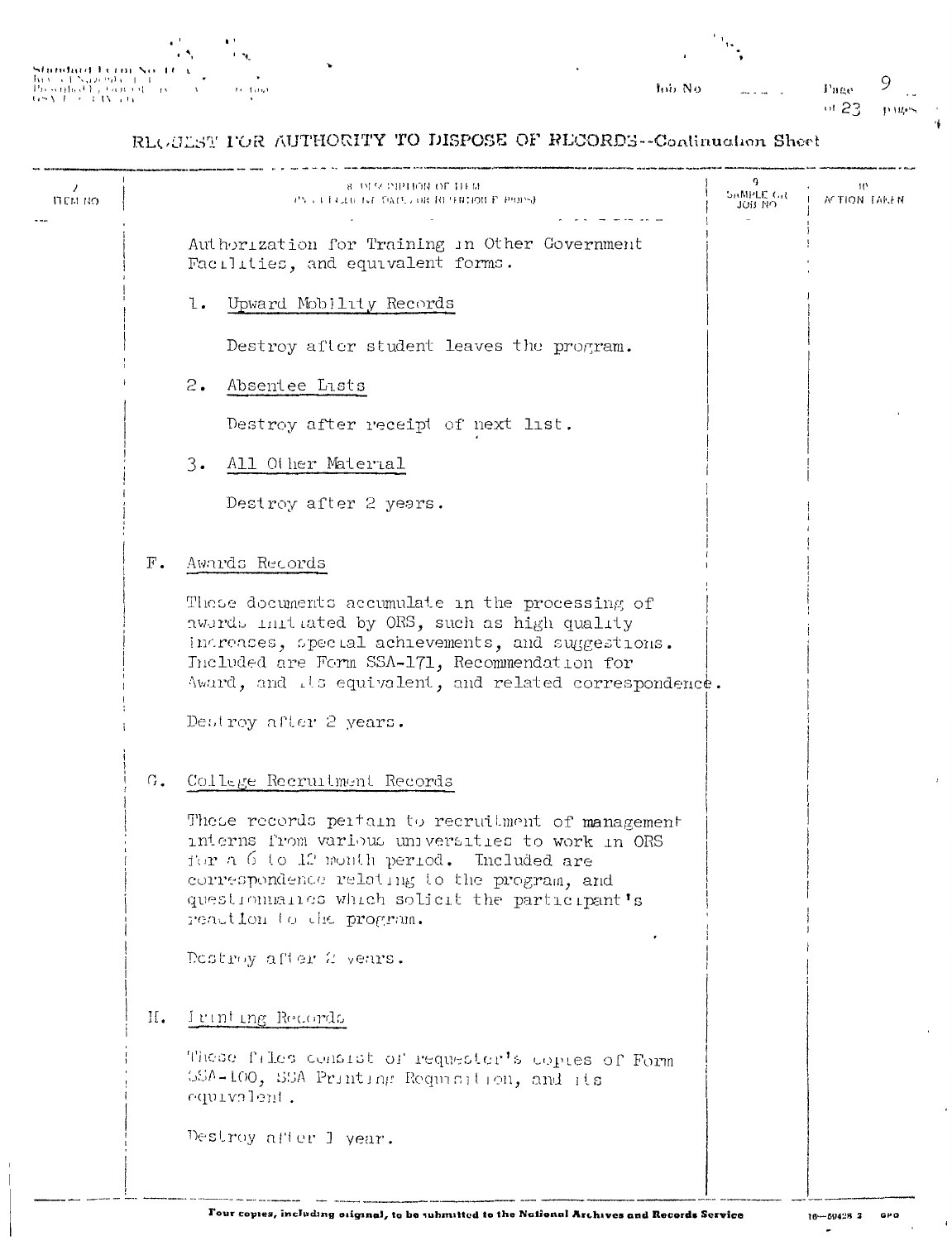$\begin{array}{l} \bf 844 \, \bf n(d) \, \bf u(d) \, \bf b \, \bf o \, \bf m \, \, \bf No \, \, 135 \, \bf s \\ \bf Re \, \bf v \, \, \, \, \cdot \, \, \cdot \, \, \cdot \, \, \cdot \, \, \cdot \, \, \cdot \, \, \cdot \, \, \cdot \, \, \cdot \, \, \cdot \, \, \cdot \, \, \cdot \, \, \cdot \, \, \cdot \, \, \cdot \, \, \cdot \, \, \cdot \, \, \cdot \, \, \cdot \, \, \cdot \, \, \cdot \, \, \cdot \, \, \cdot \, \, \cdot \$  $\epsilon = \epsilon_{\rm{0}}/\omega_{\rm{0}}^{\rm{N}}$  on

Joh No.

 $\frac{\text{Page}}{\text{of}}$  23  $\frac{10}{\text{pass}}$ 

#### REQUEST FOR AUTHORITY TO DISPOSE OF RECORDS-Continuation Sheet

| 7<br>ни по |     | <b>B OL CONTROL IT R</b><br>AND RESULT DATE OF BUILDING PLANE OF                                                                                                                                                                                                                                                                                                                                                                                    | SAMPLE OP<br><b>103.110</b> | 10<br>ACTION TAKEN |
|------------|-----|-----------------------------------------------------------------------------------------------------------------------------------------------------------------------------------------------------------------------------------------------------------------------------------------------------------------------------------------------------------------------------------------------------------------------------------------------------|-----------------------------|--------------------|
|            | I.  | Budget Records                                                                                                                                                                                                                                                                                                                                                                                                                                      |                             |                    |
|            |     | These documents relate to the preparation of budget<br>projections for ORS, the approved budget, as well<br>as all objects of expenditures which are charged<br>against the budget. Included are documents<br>pertaining to each object and subobject class of<br>expenditures, such as travel, equipment, printing,<br>rentals, and supplies. Also included are control<br>ledgers, the Monthly Transaction Report Listing, and<br>travel records. |                             |                    |
|            |     | Monthly Transaction Report Listing<br>1.                                                                                                                                                                                                                                                                                                                                                                                                            |                             |                    |
|            |     | Destroy after 2 fiscal years.                                                                                                                                                                                                                                                                                                                                                                                                                       |                             |                    |
|            |     | 2.<br>All Other Material                                                                                                                                                                                                                                                                                                                                                                                                                            |                             |                    |
|            |     | Destroy after 3 fiscal years.                                                                                                                                                                                                                                                                                                                                                                                                                       |                             |                    |
|            | J.  | Payroll Records                                                                                                                                                                                                                                                                                                                                                                                                                                     |                             |                    |
|            |     | These documents relate to ORS expenditures for<br>personnel. Included are listings from Financial<br>Management, OA, such as Personal Services and<br>Benefits Expenditures, Data Flow Back Common<br>Accounting Number and Object Class Summary, and<br>Payroll Transaction Totals.                                                                                                                                                                |                             |                    |
|            |     | Destroy after 2 fiscal years.                                                                                                                                                                                                                                                                                                                                                                                                                       |                             |                    |
|            | Κ.  | Monpower and Staff Reports                                                                                                                                                                                                                                                                                                                                                                                                                          |                             |                    |
|            |     | These reports contain statistics on manpower and<br>staffing in ORS such as average grade reports, and<br>are forwarded to Financial Management, OA.                                                                                                                                                                                                                                                                                                |                             |                    |
|            |     | Destroy atter 2 fiscal years.                                                                                                                                                                                                                                                                                                                                                                                                                       |                             |                    |
|            | Īπ. | Personnell Pecords                                                                                                                                                                                                                                                                                                                                                                                                                                  |                             |                    |
|            |     | - Operation Guicials' Personnel Records<br>Ί.                                                                                                                                                                                                                                                                                                                                                                                                       |                             |                    |
|            |     | These records consist of working copies of<br>employees' records. The official copies of                                                                                                                                                                                                                                                                                                                                                            |                             |                    |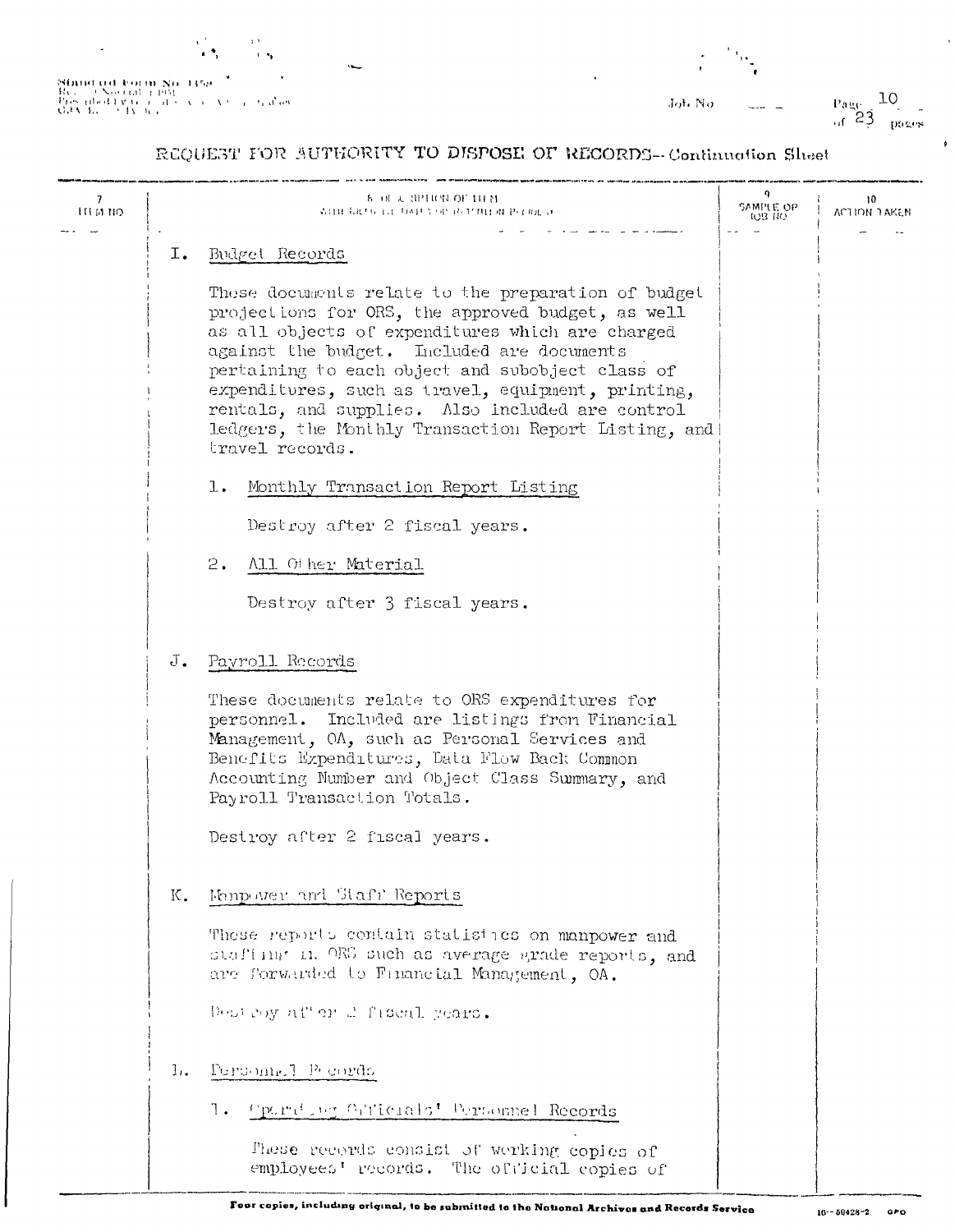$\rho_{\rm age} = 11$ of  $23$  pages

ŕ

#### REQUEST FOR AUTHORITY TO DISPOSE OF RECORDS--Continuation Sheet

| ÷<br>шы ко |    | <b>B</b> DURRANT OF ITEM<br><b>PROBLING USINE DATES OF RETURNING PENDIST</b>                                                                                                                                                                                                                                                                                                       | SAMPLE OR<br><b>JOB NO</b> | 10<br>ACTION TAKEN |
|------------|----|------------------------------------------------------------------------------------------------------------------------------------------------------------------------------------------------------------------------------------------------------------------------------------------------------------------------------------------------------------------------------------|----------------------------|--------------------|
|            |    | these records are maintained in the official<br>personnel folders in OA Personnel.<br>Included<br>are copies of SF-52, Request for Personnel<br>Action; employee appraisals, employee record<br>cards, within-grade notifications; reports of<br>employee interview concerning rating, appraisal,<br>and job conduct; and similar documents pertaining<br>to individual employees. |                            |                    |
|            |    | Destroy in accordance with Appendix B, Filing<br>Retention Table (Employee Records and Files),<br>Chapter II, SSA Guide 1-4, Personnel Guide for<br>Supervisors.                                                                                                                                                                                                                   |                            |                    |
|            | 2. | Position Description Records                                                                                                                                                                                                                                                                                                                                                       |                            |                    |
|            |    | These records consist of Optional Form $\delta$ ,<br>Fosition Description, for each position in<br>ORS.                                                                                                                                                                                                                                                                            |                            |                    |
|            |    | Destroy obsolete position descriptions after<br>5 years.                                                                                                                                                                                                                                                                                                                           |                            |                    |
|            | 3. | Personnel Staffing Records                                                                                                                                                                                                                                                                                                                                                         |                            |                    |
|            |    | These records consist of documents relating to<br>promotion of ORS employees, such as Form<br>SSA-285, Request for List of Eligibles and<br>Promotion Listing; vacancy announcements;<br>Weekly and Monthly Reports of staffing<br>accessions and losses; Minority Employment<br>Report, prepared by OA Personnel, and equivalent<br>documents.                                    |                            |                    |
|            |    | Promotion Package<br>$a$ .                                                                                                                                                                                                                                                                                                                                                         |                            |                    |
|            |    | Destroy after 2 years.                                                                                                                                                                                                                                                                                                                                                             |                            |                    |
|            |    | Weekly and Monthly Reports<br>$\mathbf{b}$ .                                                                                                                                                                                                                                                                                                                                       |                            |                    |
|            |    | Destroy after 1 year.                                                                                                                                                                                                                                                                                                                                                              |                            |                    |
|            |    | Minority Report<br>$c$ .                                                                                                                                                                                                                                                                                                                                                           |                            |                    |
|            |    | Destroy upon receipt of next report.                                                                                                                                                                                                                                                                                                                                               |                            |                    |
|            |    |                                                                                                                                                                                                                                                                                                                                                                                    |                            |                    |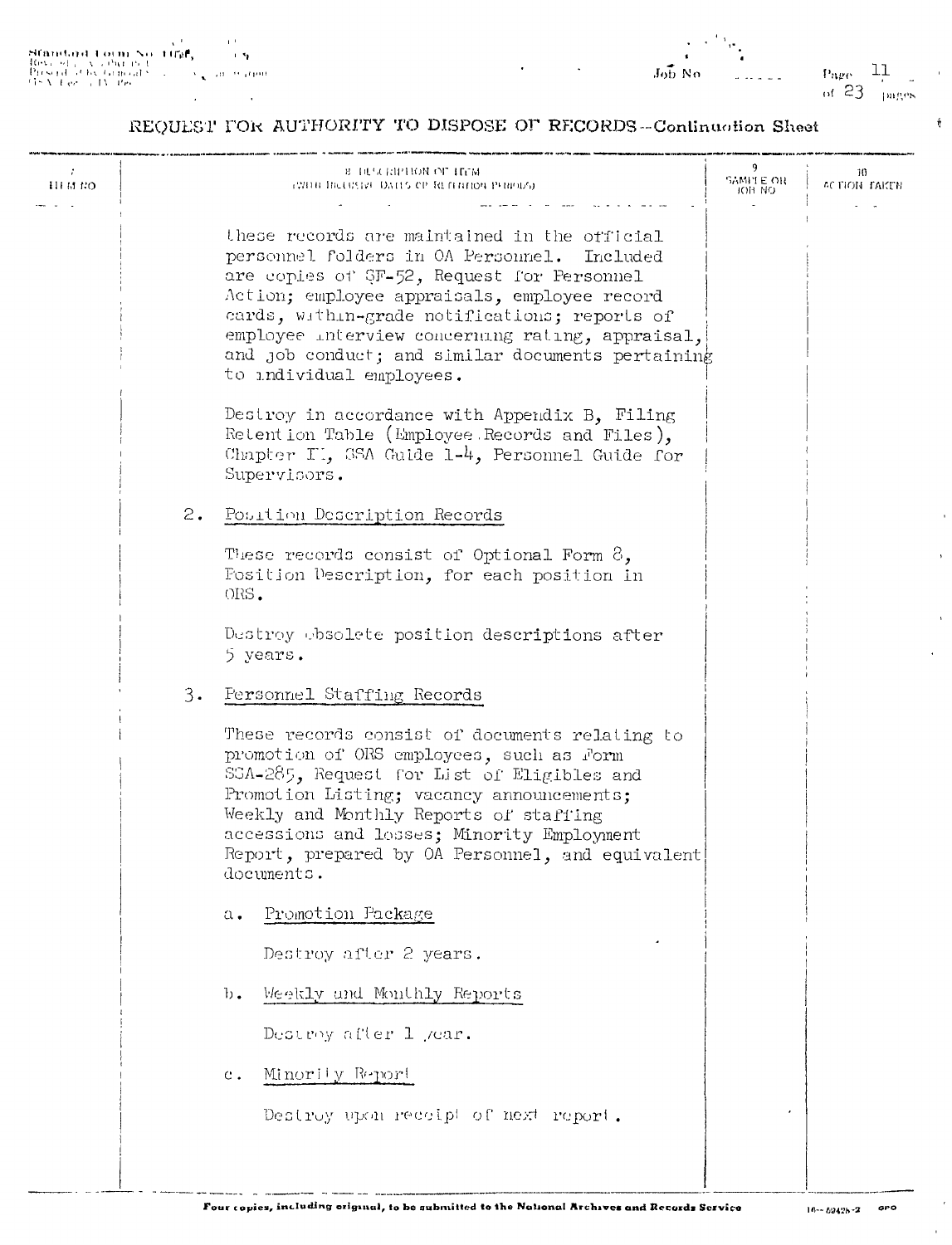$\mathbf{I}$ 

 $\mathbf{r}$  $\epsilon$  .  $\vec{r}_1$  $\overline{a}$ 

#### NEQUEST FOR AUTHORITY TO DISPOSE OF RECORDS-Confinuation Sheet

| 7<br><b>IEM IIO</b> |               | <b>B BEX PIPERON OF H. M.</b><br>WITH BIOLOGIC DAY ON PLONIE II PERMEY                                                                                                                                                                                                                                                                                                                                                                                                                                                                                                                                                                                                                                                                                                                         | q.<br>SAMPLE OR<br>JOB NO. | 10<br>ALTION TAKEN        |
|---------------------|---------------|------------------------------------------------------------------------------------------------------------------------------------------------------------------------------------------------------------------------------------------------------------------------------------------------------------------------------------------------------------------------------------------------------------------------------------------------------------------------------------------------------------------------------------------------------------------------------------------------------------------------------------------------------------------------------------------------------------------------------------------------------------------------------------------------|----------------------------|---------------------------|
|                     | М.            | Reports Management Report                                                                                                                                                                                                                                                                                                                                                                                                                                                                                                                                                                                                                                                                                                                                                                      |                            |                           |
|                     |               | This annual report consists of Form SSA-4099, Proposal<br>for a New, Revised, or Eliminated Report, which is<br>Torwarded to OA.                                                                                                                                                                                                                                                                                                                                                                                                                                                                                                                                                                                                                                                               |                            |                           |
|                     |               | Destroy after 2 years.                                                                                                                                                                                                                                                                                                                                                                                                                                                                                                                                                                                                                                                                                                                                                                         |                            |                           |
| VI.                 |               | SUPPLEMENTAL SECURITY INCOME RECORDS                                                                                                                                                                                                                                                                                                                                                                                                                                                                                                                                                                                                                                                                                                                                                           |                            |                           |
|                     | $A_{\bullet}$ | State Statistics Reports                                                                                                                                                                                                                                                                                                                                                                                                                                                                                                                                                                                                                                                                                                                                                                       |                            |                           |
|                     |               | These monthly reports, prepared at the request of<br>ORS, contain data on payments made to SSI recipients<br>by the individual states.                                                                                                                                                                                                                                                                                                                                                                                                                                                                                                                                                                                                                                                         |                            |                           |
|                     |               | Retain permanently.                                                                                                                                                                                                                                                                                                                                                                                                                                                                                                                                                                                                                                                                                                                                                                            |                            |                           |
|                     | $B$ .         | SSI Publications                                                                                                                                                                                                                                                                                                                                                                                                                                                                                                                                                                                                                                                                                                                                                                               |                            |                           |
|                     |               | These reports, based on statistics received monthly<br>from BDP and from the Bureau of Census, are published<br>periodically in the R & S Notes and as special<br>reports.                                                                                                                                                                                                                                                                                                                                                                                                                                                                                                                                                                                                                     |                            |                           |
|                     |               | Record Copy of Reports and Tabulations                                                                                                                                                                                                                                                                                                                                                                                                                                                                                                                                                                                                                                                                                                                                                         |                            |                           |
|                     |               | Retain permanently.                                                                                                                                                                                                                                                                                                                                                                                                                                                                                                                                                                                                                                                                                                                                                                            |                            | است کا میں<br>ar na Chaoi |
| VII.                |               | ECONOMIC AND LONG RANGE STUDIES RECORDS                                                                                                                                                                                                                                                                                                                                                                                                                                                                                                                                                                                                                                                                                                                                                        |                            |                           |
|                     |               | These records accumulate in carrying out analytical<br>studies of the offect of Covernment wide funding of<br>projects on income distribution in the U.S. The studies,<br>such as Cost Redistribetive Effects of Current Income-<br>Maintenance, Workmen's Compensation Estimates, and<br>Federal Grants to States, are published in the Social<br>Security Bulletin, and in the Annual Statistical<br>Tapplement to the Bulletin. Other long term projects<br>Include studies of Welfare Reform, Financing Social<br>Security, and Privite Pension Plans. Data from the<br>Bureau of Chaos, Internal Revenue Service, and other<br>agencies are used in preparing these studies. The long<br>term stedies are published periodically, and may be<br>combined into a monograph or staff paper. |                            |                           |

 $\mathbf{r}$ 

 $\epsilon$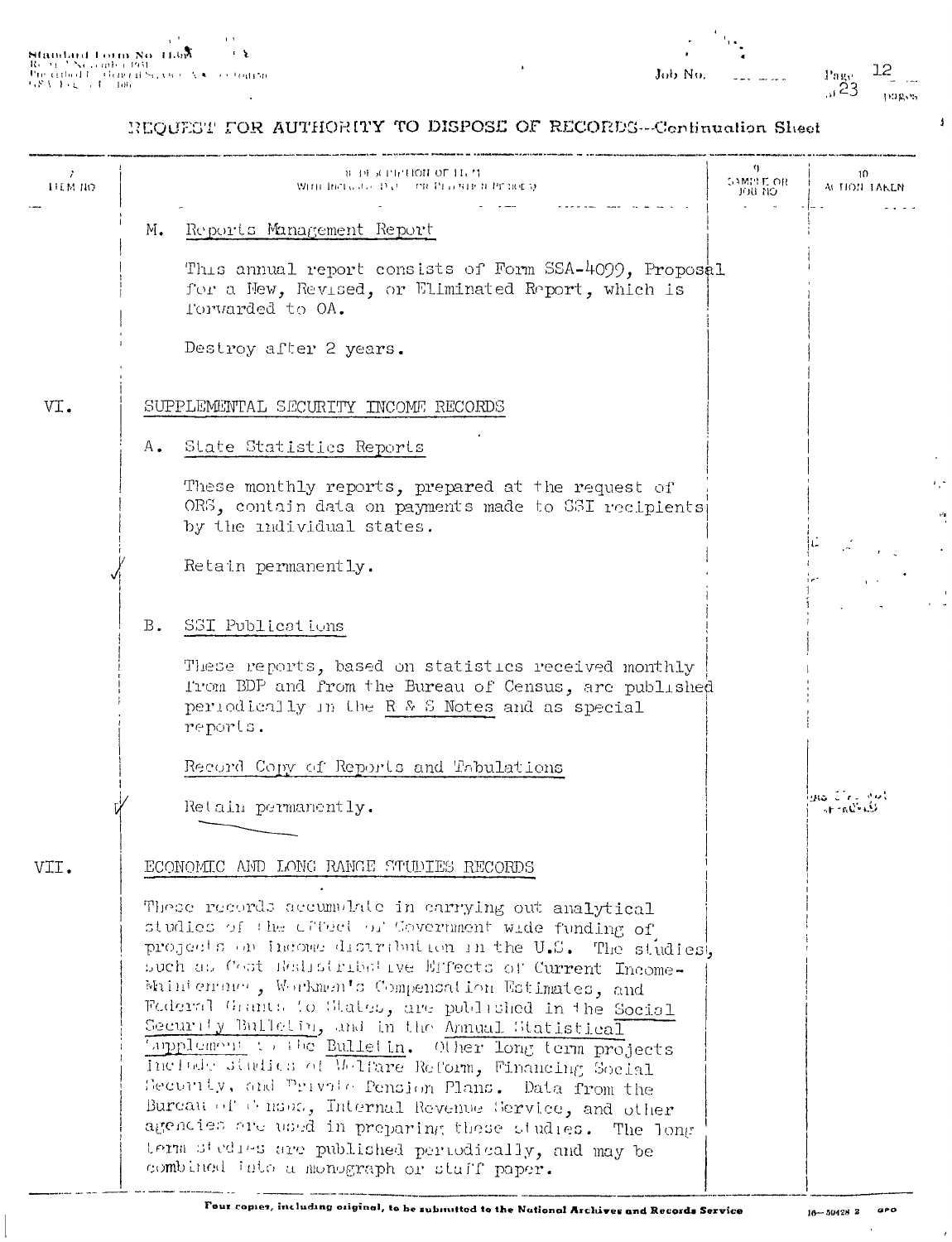Bandard Lorin No. 1156 eonument tom St<br>Proghod Correls<br>Droghod Correls<br>OS V P.) - , 2V 9

 $v_{\rm age}$   $13$ Job No of  $23$  pages

N

#### REQUEST LOR AUTHORITY TO DISPOSE OF RECORDS-Continuation Sheet

 $\mathbf{a}$ **& DESCRIPTER OF THIM** 10. SAMPLE OR Gara therusts. Days de Prithard Pressos, ACTION TAKEN trem no.  $\omega = \omega = -\omega$ Record Copy of Publications Λ.  $\omega = \sqrt{-\epsilon}$  $2.734.7$ permanently.  $B$ . Background Data Detani in agency meme admini peratua clar. VIII. ECONOMIC PROJECTIONS AND EARNINGS ANALYSIS RECORDS 'nieze These records accumulate in projecting, for budget planning purposes, social security payroll tax revenue to the trust<br>fund. Included, but not limited to, are: Λ. Projections of OASDHI Tax Liability and Collections This report, prepared as needed for use by the Office of Management and Budget (OMB), Department of Treasury, and other offices and bureaus, projects the budget position of the social security revenue tax and the policy implications for financing. Included is related background data received from OMB and other offices. Destroy after 10 years.  $B_{\bullet}$ Projections for Establishment and Maintenance of Workloads This annual report, with quarterly revisions, projects, for budget purposes, the selected EDP workloads two fiscal years in advance.  $1.$ Record Set <del>n</del> permanently. 2. All Other Copies Destroy after 1 year.  $C_{\bullet}$ Contractors Work History Sample Tabulations These cabe whose from BDF contain research regarding employmer and earnings of persons covered by social becuring, such as the mapach of the retirement test, and movement of the self-employed between wage and salary work. Destroy when no longer needed for reference.

Four copies, including onginal, to be submitted to the National Archives and Records Service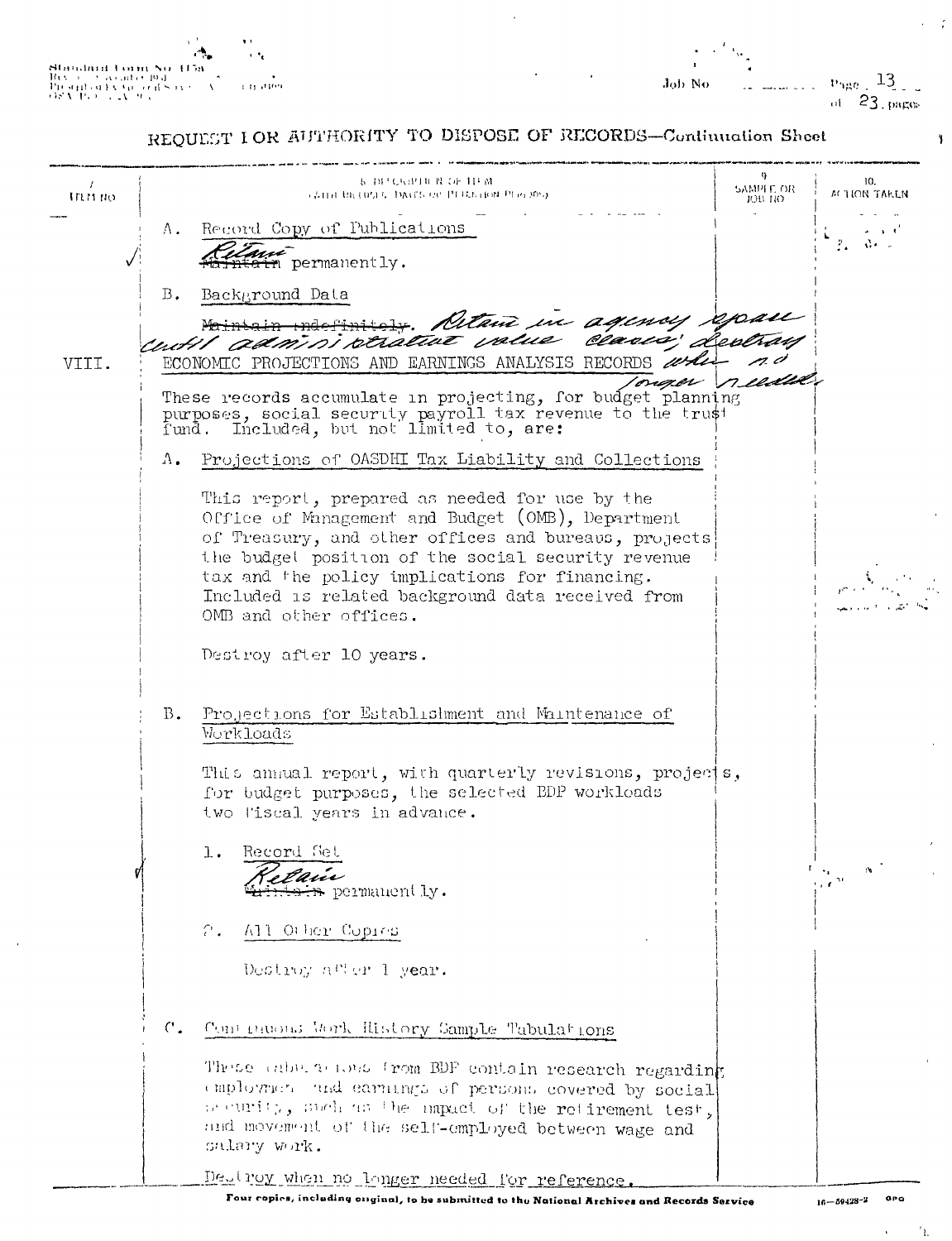

 $\sim$   $\sim$  $\begin{array}{l} \textbf{Standard Form No} \rightarrow \textbf{15a} \\ \textbf{b} \rightarrow \textbf{8a} + \textbf{8a} \rightarrow \textbf{9a} + \textbf{9a} + \textbf{17a} \\ \textbf{P} \textbf{0} \cdot \textbf{c} (1) \cdot \textbf{d} \cdot \textbf{1} \rightarrow \textbf{6a} \cdot \textbf{d} \cdot \textbf{8a} \\ \textbf{G} \cdot \textbf{V} \cdot \textbf{b} \cdot \textbf{a} \rightarrow \textbf{4V} \cdot \textbf{10} \\ \end{array}$  $\sqrt{5}$  , and a row

 $\overline{\phantom{a}}$ 

 $\frac{1}{1}$ 

 $\epsilon$ 

Ŷ

# REQUEST FOR AUTHORITY TO DISPOSE OF RECORDS-Confinuation Sheet

| THE VEHICLE   | A DECRIPTION OF ITEM<br>ATH PROGRESOR RUDBEND PUD DAY                                                                                                                                                                                                                                                                                                                                                                                                                                                                                                                                                                                                                                               | 9.<br>SAMPLE OR<br>юн пог | -10<br>ACTION JAKEN |
|---------------|-----------------------------------------------------------------------------------------------------------------------------------------------------------------------------------------------------------------------------------------------------------------------------------------------------------------------------------------------------------------------------------------------------------------------------------------------------------------------------------------------------------------------------------------------------------------------------------------------------------------------------------------------------------------------------------------------------|---------------------------|---------------------|
|               | - Old Age Award Data Tabulation<br>$D_{\bullet}$                                                                                                                                                                                                                                                                                                                                                                                                                                                                                                                                                                                                                                                    |                           |                     |
|               | Thus tabulation records the totals of old age<br>retirement actions, both by State and nationally.                                                                                                                                                                                                                                                                                                                                                                                                                                                                                                                                                                                                  |                           |                     |
|               | Destroy when no longer needed for reference.                                                                                                                                                                                                                                                                                                                                                                                                                                                                                                                                                                                                                                                        |                           |                     |
| $\mathbb{R}.$ | <b>DISABILITY STUDIES RECORDS</b>                                                                                                                                                                                                                                                                                                                                                                                                                                                                                                                                                                                                                                                                   |                           |                     |
|               | - Tocinl Surveys Records<br>Α.                                                                                                                                                                                                                                                                                                                                                                                                                                                                                                                                                                                                                                                                      |                           |                     |
|               | These records consist of original and microfilm<br>copies of tabulations of Bureau of Census question-<br>naires pertaining to the socio-economic status<br>(such as income, assets, health, medical costs,<br>living arrangements, and employment history) of<br>applicants for disability insurance. The tabula-<br>tions are used to prepare special reports on the<br>disabled, such as Identifying the Disabled: Concepts<br>and Methods in the Measurement of Disability; Work<br>and Earnings of the Disabled; and General Characteristics<br>of the Disabled. Monographs, which incorporate broad<br>summaries of the reports, are published at the comple-<br>tion of the special studies. |                           |                     |
|               | Tabulat ions<br>l.<br>Destroy original documents after microfilm<br>has been proven acceptable. Maintain microfilm<br>metiming. In agency apan until<br>admi ni retrative palue<br>ceases, deretay<br>Reports and Monographs attend no<br>2.<br>nean                                                                                                                                                                                                                                                                                                                                                                                                                                                |                           |                     |
| √             | ecord copy permanently.                                                                                                                                                                                                                                                                                                                                                                                                                                                                                                                                                                                                                                                                             |                           | معانی               |
|               | Special Studies Records<br>$\mathbb{D}$ .                                                                                                                                                                                                                                                                                                                                                                                                                                                                                                                                                                                                                                                           |                           |                     |
|               | These records consist of longitudinal 2-1/2 percent<br>randomly selected sample of disability insurees<br>(eleteding deperdents) selected from disability<br>incorduce folders. Puncheards, prepared from the<br>data, are used to produce tapes. The tape contains<br>such data as the general characteristics of the<br>insurce, data pertaining to the disability program,<br>end the sample collected of the medical factors of<br>disability. Included are Forms CO-2185, ORSI                                                                                                                                                                                                                 |                           |                     |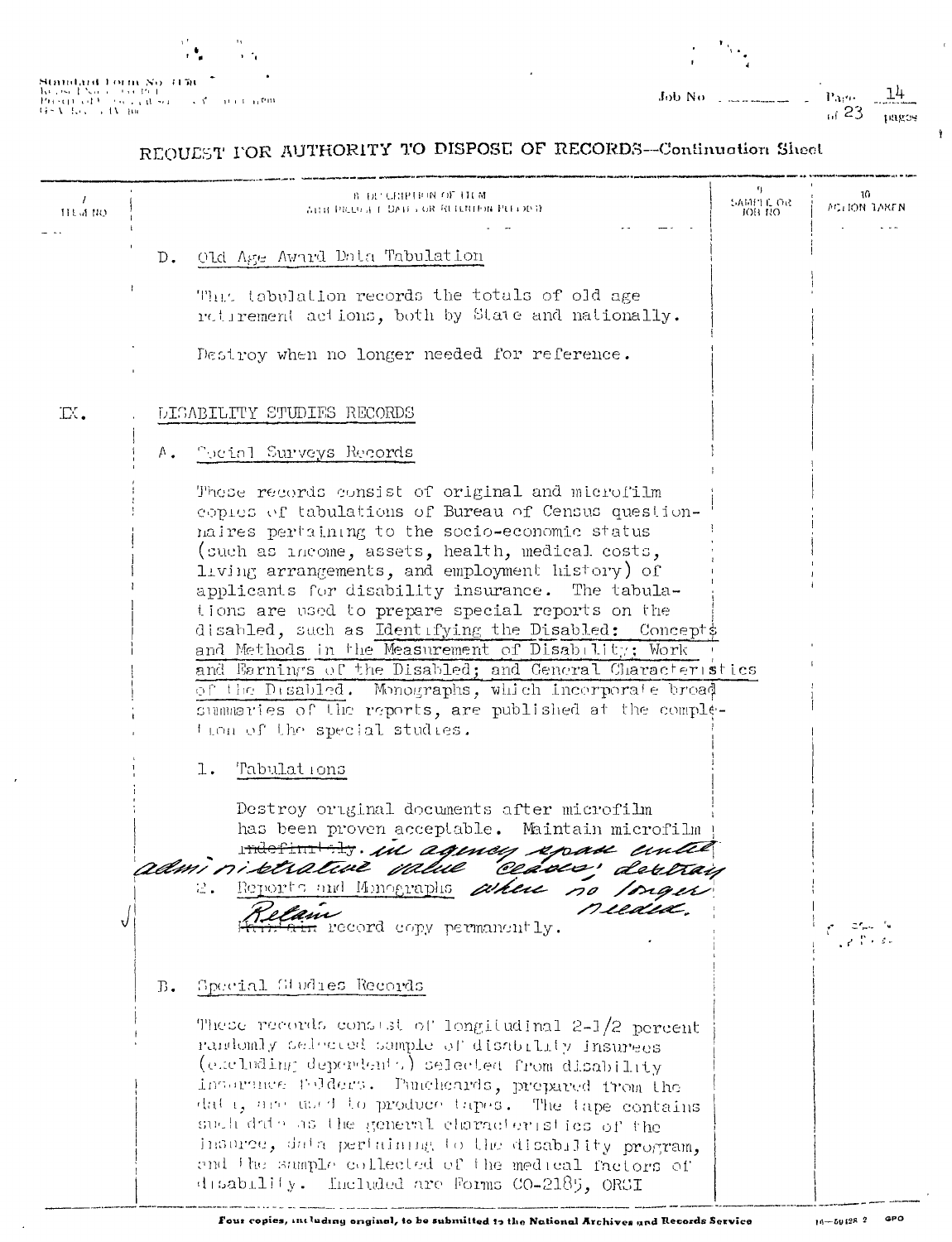$\mathbf{r}^{\top}$  $\begin{tabular}{lcccccc} \textbf{S}\textbf{H}\textbf{u} \textbf{u} \textbf{d} \textbf{u} \textbf{d} & \textbf{I} \textbf{b} \textbf{m} & \textbf{A} \textbf{b} & \textbf{A} \textbf{b} & \textbf{B} \textbf{b} & \textbf{B} \textbf{b} \\ \textbf{Reess of N}} & \textbf{N} \textbf{b} & \textbf{c} & \textbf{d} & \textbf{d} & \textbf{b} \\ \textbf{Reess of N} & \textbf{d} & \textbf{d} & \textbf{d} & \textbf{d} & \textbf{d} & \text$ 

Page  $-15$ of  $23$  pages  $\ddotsc$ 

ł

 $\mathbf{r}$ 

# REQUEST FOR AUTHORITY TO DISPOSE OF RECORDS-Continuation Sheet

| итм но | 8 DE RIPION OF HEM<br>SAMPLE OR<br><b>WITH THEFT BE DAILY OR RETENTION PERIODS)</b><br>JOR NO                                                                                                                                                                                                                     | 10<br><b>MULTICH TAKEN</b> |
|--------|-------------------------------------------------------------------------------------------------------------------------------------------------------------------------------------------------------------------------------------------------------------------------------------------------------------------|----------------------------|
|        | Characteristics of Claimant, CO-2185A-G. State Agency<br>Initial Determination, and their equivalents. Reports<br>which are prepared from the data include:                                                                                                                                                       |                            |
|        | 1.<br>Periodic Data Summary                                                                                                                                                                                                                                                                                       |                            |
|        | Published monthly or quarterly, this report<br>contains the sample size, selected characteristics<br>of the sample, such as age, sex, medical impair-<br>ment, type of occupation, and decision outcome.                                                                                                          |                            |
|        | 2.<br>Project Studies                                                                                                                                                                                                                                                                                             |                            |
|        | Published annually, these reports pertain to the<br>methodology of the disability program, such as<br>Iongitudinal Approach of Reconsideration<br>Decision Process, and Medical Evaluation Process<br>in BDI.                                                                                                     |                            |
|        | 3.<br>Staff Reports                                                                                                                                                                                                                                                                                               |                            |
|        | These reports, prepared periodically at the<br>request of other bureaus and offices, contain<br>data on subjects such as the impact upon the<br>public of proposed increased or decreased<br>coverage, the effect of a proposed increased<br>case load, and the effects of a changed definition<br>of disability. |                            |
|        | Reports<br>$\Omega$ .<br>record copy permanently.                                                                                                                                                                                                                                                                 |                            |
|        | $\mathbf{b}$ .<br>Forms                                                                                                                                                                                                                                                                                           |                            |
|        | Destroy after 1 year.                                                                                                                                                                                                                                                                                             |                            |
|        | <u>Puncheards</u><br>$c_{\bullet}$                                                                                                                                                                                                                                                                                |                            |
|        | Destroy I year after tape is produced.                                                                                                                                                                                                                                                                            |                            |
|        | d.<br>Tapes                                                                                                                                                                                                                                                                                                       |                            |
|        | Mintain <del>ministrale</del> in agency space<br>until adminicatratute value Ceauces                                                                                                                                                                                                                              |                            |
|        |                                                                                                                                                                                                                                                                                                                   |                            |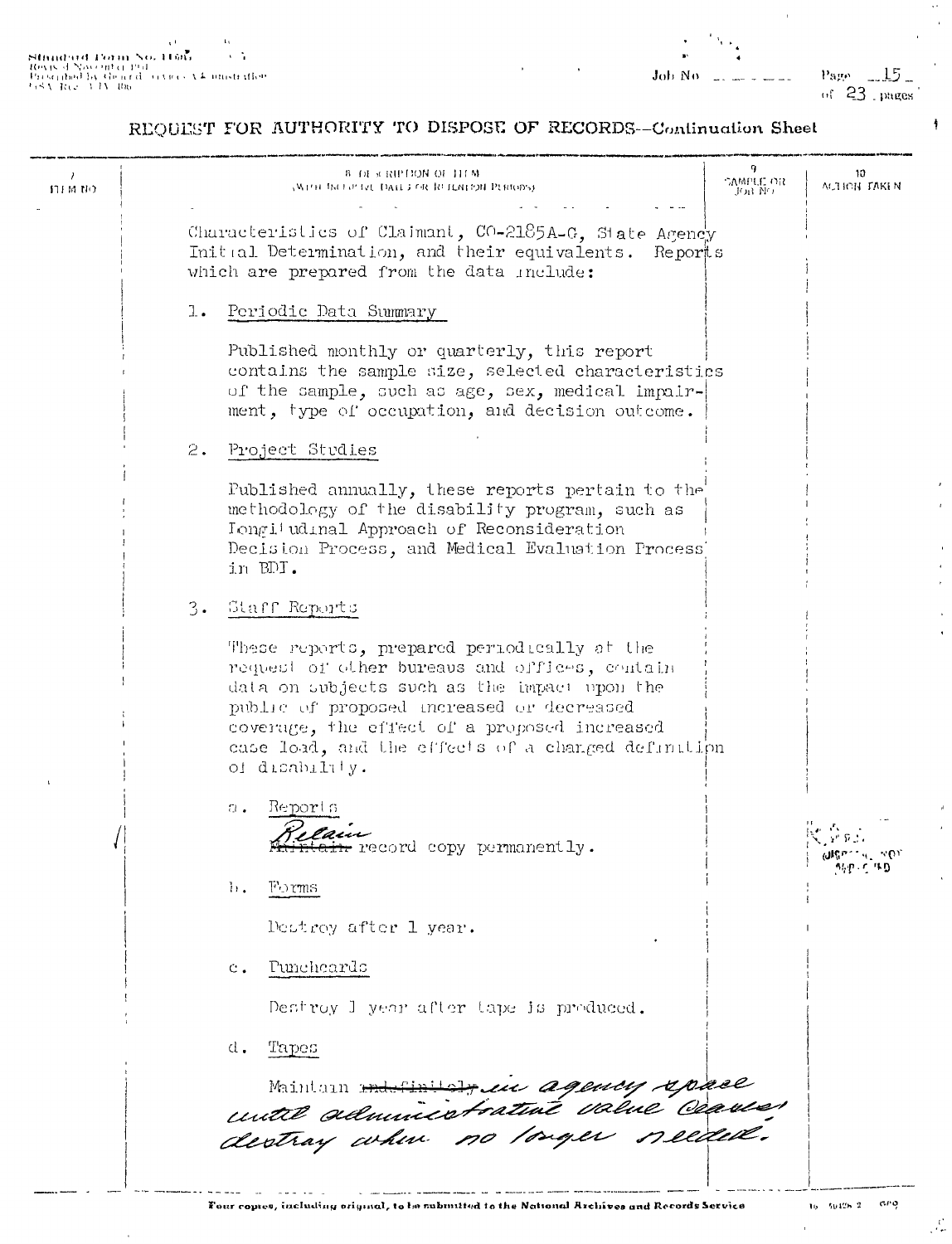**(Mandard Torm No. 1)**<br>
Revised November 1951<br>
Proteined by Gone of Service  $\lambda_2$  is a ground<br>
GSA (c) = JV 106

 $\frac{16}{1000}$ <br>Job No.

 $\ddot{\bullet}$ 

## REQUEST FOR AUTHORITY TO DISFOSE OF RECORDS-Confinuation Sheet

 $\Delta$ 

| $\prime$<br>ITEM NO | В ТАЗСКИРНОЙ ОГ ИЛЛИ<br>(WITH RICLI) TO DATES OR RETENTION PERIODS).                                                                                                                                                                                                                                                                                                                                                                                                                                                                                                                                                                                                                                                   | 9<br>SAMPLE OR<br>JOB NO | 10.<br>ACTION TAKEN |
|---------------------|------------------------------------------------------------------------------------------------------------------------------------------------------------------------------------------------------------------------------------------------------------------------------------------------------------------------------------------------------------------------------------------------------------------------------------------------------------------------------------------------------------------------------------------------------------------------------------------------------------------------------------------------------------------------------------------------------------------------|--------------------------|---------------------|
|                     | Program Analysis Records<br>С.<br>These records consist of tabulations, tables,<br>reports, and related correspondence regarding<br>analyses of the disability program and disability<br>beneficiaries. The reports are published in the<br>R & S Notes, on such subjects as Adults Disabled<br>Since Childhood, Identifying Disabled Workers<br>Who May Return to Work: Rehabilitation and<br>Medical Improvement Screening Decisions; and<br>Spanish Surname Social Security Beneficiaries in<br>the Southwest. The reports may be republished in<br>the Social Security Bulletin.<br>Tabulations<br>ı.<br>Destroy after publication of reports.<br>2.<br>Reports<br>elain<br>ain record copy permanently.           |                          |                     |
| X.<br>V             | RETIREMENT AND SURVIVORS RECORDS<br>These documents accumulate in the collection of data<br>for use in studies of the aged population and survivors<br>of deceased workers. The data is received from the<br>Bureau of Census in the forms of original and microfilm<br>copies of tabulations and tapes. After study, the<br>data is published in the Social Security Bulletin,<br>on such subjects as The Family Structure in Preretire-<br>ment Years, and Student Beneficiaries. The articles<br>are reprinted periodically as survey reports.<br>Also<br>included is related correspondence.<br>-Report's<br>Α.<br>a record copy permanently.<br>Tebulations and Tapes<br>B.<br>Mintain musicients in agency epace |                          | Gran Arilly T       |

 $\sim$  $\vec{z}_i$ 

 $\sim$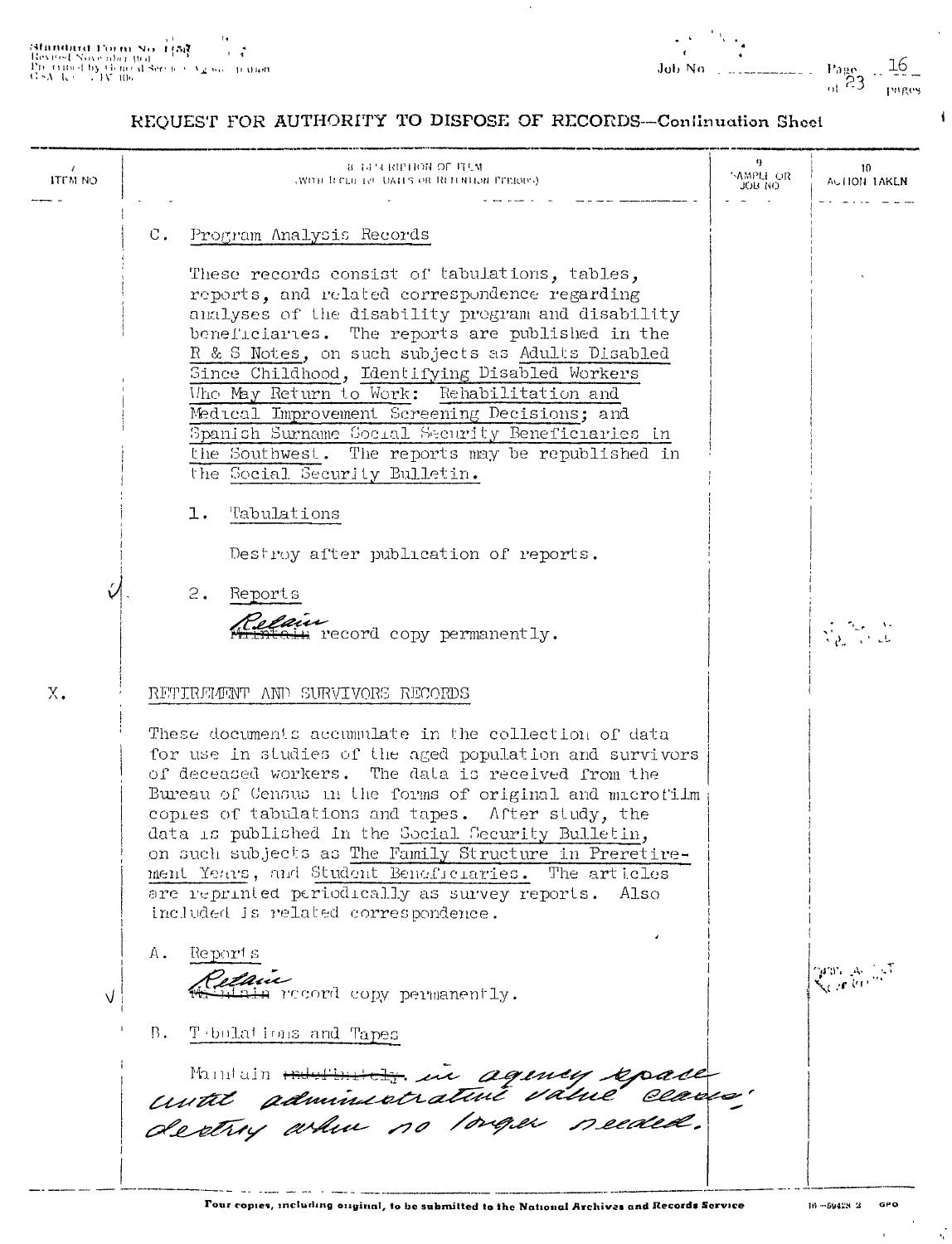$\begin{array}{l} \textbf{Standard Form No-B5} \\ \textbf{Res} \text{ is d No} \text{c} \text{m} \text{b} \text{c} \text{f} \text{M} \text{f} \\ \textbf{Pre c} \text{th} \text{d} \text{c} \text{y} \text{t} \text{t} \text{c} \text{f} \text{d} \text{S} \text{e} \text{y} \text{s} \\ \textbf{Gr} \text{c} \text{th} \text{d} \text{c} \text{y} \text{t} \text{t} \text{c} \text{f} \text{d} \text{S} \text{e} \text{y} \text{s} \\ \textbf{Gs$  $\sim 2$  $\sqrt{\epsilon^2}$  contration  $\mathbf{r}$ 

 $\mathbf{r}$ 

# REQUEST FOR AUTHORITY TO DISPOSE OF RECORDS-Continuation Sheet

| 7<br>ITI M NO |    |    | 8 DECEMBRICAN OF BEM<br>(WITH INCLUSIVE DATE: OR RETENTION PERIODS)                                                                                                                      | 9<br>SAMPLE OR<br>JOB NO. | 10<br>ACTION TAKEN |
|---------------|----|----|------------------------------------------------------------------------------------------------------------------------------------------------------------------------------------------|---------------------------|--------------------|
| XI.           |    |    | OASDI STATISTICS RECORDS                                                                                                                                                                 |                           |                    |
|               | Λ. |    | Earnings and Employment Statistics Records                                                                                                                                               |                           |                    |
|               |    | l. | Letters to the Department of Treasury                                                                                                                                                    |                           |                    |
|               |    |    | These annual reports, Tax Refund Estimates,<br>and Single Employer Excess Taxes, relate to<br>the transfer of payments from the social<br>security trust fund to general revenue funds.  |                           |                    |
|               |    |    | Record Copy                                                                                                                                                                              |                           |                    |
|               |    |    | <del>r</del> permanently.                                                                                                                                                                |                           |                    |
|               |    | 2. | Earnings and Employment Statistics Reports                                                                                                                                               |                           |                    |
|               |    |    | These reports which are based on original<br>and microfilm copies of statistical tabu-<br>lations from OASDI program statistics,<br>include, but are not limited to, the follow-<br>ung: |                           |                    |
|               |    |    | Earnings Distributions in the U.S.<br>$\mathbf{a}$ .                                                                                                                                     |                           |                    |
|               |    |    | This report, prepared annually, provides<br>data by standard metropolitan area on<br>workers and earnings in covered employment<br>by age, race, and sex.                                |                           |                    |
|               |    |    | Social Security Farm Statistics<br>$\mathbf b$ .                                                                                                                                         |                           |                    |
|               |    |    | This report, published periodically,<br>contains data on the number of farm<br>workers, farm employers, and self-employed<br>farmers, by State.                                          |                           |                    |
|               |    |    | State and Local Government Employment<br>$c$ .<br>Statistics                                                                                                                             |                           |                    |
|               |    |    | This report, published annually, contains<br>data on the number of workers covered<br>under social security, compared to all<br>State, county, and local Government<br>employees.        |                           |                    |
|               |    |    |                                                                                                                                                                                          |                           |                    |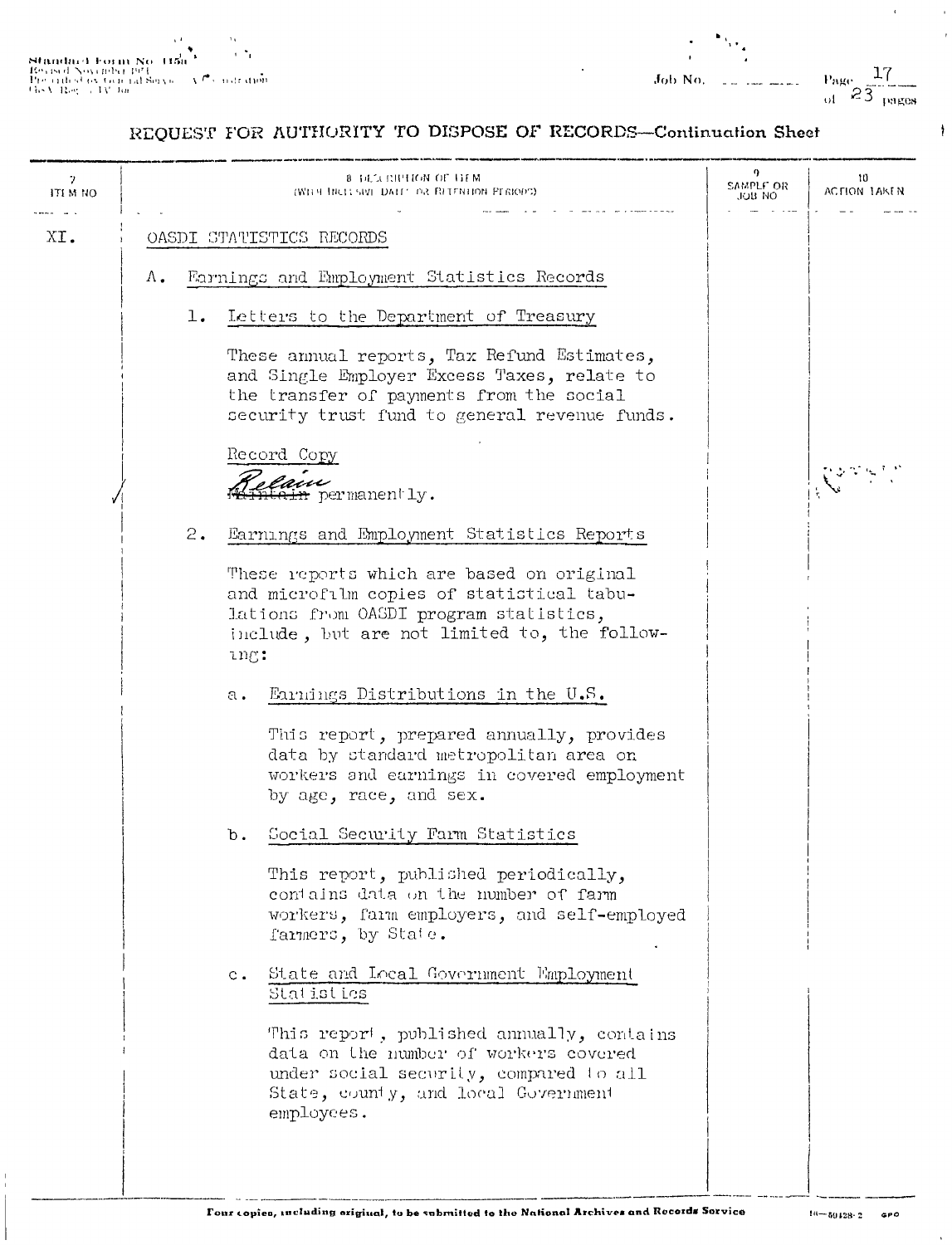Job No.

 $\ddot{\phantom{a}}$ 

 $\overline{a}$ 

Page  $\frac{18}{\omega}$   $\frac{23}{52}$  pages

 $\alpha^{\dagger}$ 

 $\mathbf{u}_i$ 

# REQUUST FOR AUTHORITY TO DISPOSE OF RECORDS--Continuation Sheet

| ほしゅ につ |               | <b>8 PL'CRIPHON OF HEM</b><br>AVILLE INCLUDIVE DATES ON BUJLION PENNOLY                                                                                                                                                                                                                                                                                                                                                                                                                                                                                                                                                                                                                                                                                                                | 4<br>SAMPLE OR<br>OH BUL | 10<br>ALLION TAKEN |
|--------|---------------|----------------------------------------------------------------------------------------------------------------------------------------------------------------------------------------------------------------------------------------------------------------------------------------------------------------------------------------------------------------------------------------------------------------------------------------------------------------------------------------------------------------------------------------------------------------------------------------------------------------------------------------------------------------------------------------------------------------------------------------------------------------------------------------|--------------------------|--------------------|
|        | d.            | County Business Patterns<br>This report, published jointly by SSA<br>and the Bureau of Census, contains data<br>on workers and payrolls by county and<br>industry for the private nonfarm sector<br>of industry.                                                                                                                                                                                                                                                                                                                                                                                                                                                                                                                                                                       |                          |                    |
|        | $e_{\bullet}$ | Other Periodic Reports<br>These reports, published in the Social<br>Security Bulletin and in the R & S Notes,<br>include such subjects as Household<br>Employment under OASDHI, Self-Employed<br>Medical Doctors, and Social Security<br>Number Issuances.<br>(1)<br>Tabulations                                                                                                                                                                                                                                                                                                                                                                                                                                                                                                       |                          |                    |
|        |               | Destroy after microfilm has been<br>verified as accurate.<br>(2)<br>Microfilm<br>until administrative value classes<br>f record copy permanently.                                                                                                                                                                                                                                                                                                                                                                                                                                                                                                                                                                                                                                      |                          |                    |
|        | В.            | Claims and Benefits Statistics Records<br>These documents accumulate in preparing for<br>publication atate area on OACDI benefits and<br>here the carries. The publications include the<br>Mailily Binerit Statistics which contains<br>summanics of cash benefits awarded and in<br>current payment status for entendar and fiscal<br>ears, and special studies, such as Student<br>Beneficiar. But published in the R & S Notes;<br>statisfied tebles concained in the monthly<br>Sec. al Tesurity Bolletin, and in the Annual<br>beatled cal Supplemene; Disability Applicant<br>States' as, published cumually, and the OASDI<br>We see and County Pats Book, published annually,<br>which earliest monthly cash benefit data by<br>beneficiony's residence. Included are specifi- |                          |                    |

 $\bar{\alpha}$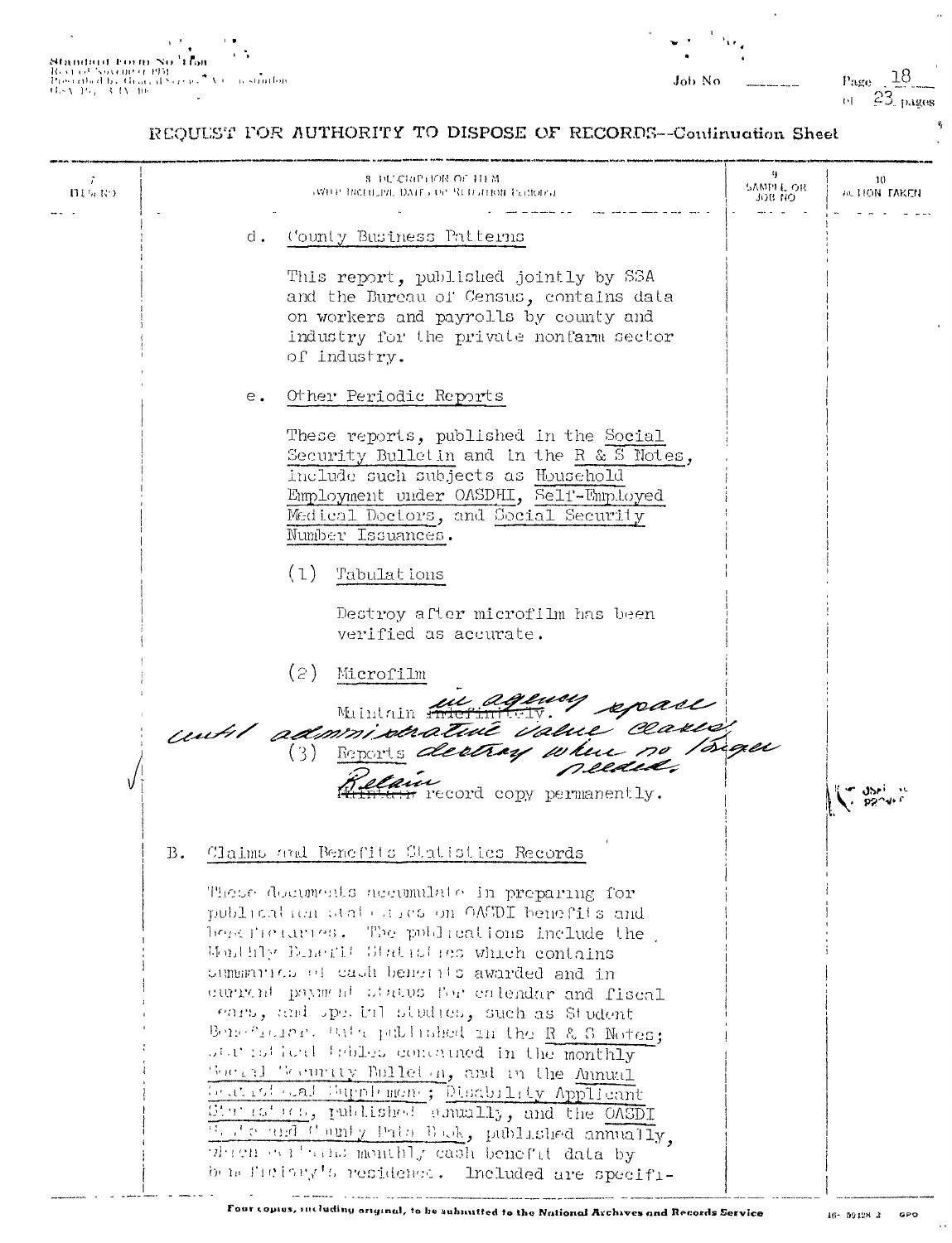$\hat{L}$ 

 $\overline{\mathbf{A}}$ 

REQUEST FOR AUTHORITY TO DISPOSE OF RECORDS-Continuation Sheet

| ITI M NO |       | 3 DESCRIPTION OF THEM<br><b>CALCE BRICHTS DATES OR RED MIDDE PERIOLE)</b>                                                                                                                                                                                                                                           | 9.<br>SAMPLE OR<br>JOB NO | 10<br>ACTION TAKEN |
|----------|-------|---------------------------------------------------------------------------------------------------------------------------------------------------------------------------------------------------------------------------------------------------------------------------------------------------------------------|---------------------------|--------------------|
|          |       | eations for the studies, original and microfilm<br>copies of tabulations, and related correspondence.                                                                                                                                                                                                               |                           |                    |
|          |       | Tabulations<br>l.                                                                                                                                                                                                                                                                                                   |                           |                    |
|          |       | Destroy after microfilm has been proven<br>acceptable.                                                                                                                                                                                                                                                              |                           |                    |
|          |       | 2.<br>Microfilm                                                                                                                                                                                                                                                                                                     |                           |                    |
|          |       | ny spasi cuitt<br>administratut<br>' dertrai ardin n <i>o</i><br>Maintain.<br>value                                                                                                                                                                                                                                 |                           |                    |
|          |       | $3 -$<br>Publications<br>needed.<br>nger                                                                                                                                                                                                                                                                            |                           |                    |
|          |       | record copy permanently.                                                                                                                                                                                                                                                                                            |                           |                    |
|          |       | 4.<br>All Other Material                                                                                                                                                                                                                                                                                            |                           |                    |
|          |       | Destroy after 2 years.                                                                                                                                                                                                                                                                                              |                           |                    |
|          | $C$ . | Statistical Operations Records                                                                                                                                                                                                                                                                                      |                           |                    |
|          |       | Reimbursable Services Records<br>$l$ .                                                                                                                                                                                                                                                                              |                           |                    |
|          |       | These documents accumulate in processing<br>requests for statistical services from non-<br>SSA offices. Included are Forms SSA-1033,<br>Estimation Form for Use in Negotialing<br>Reimbursable Services, SSA-1034, Agreement<br>Covering Reimbursable Services, or equivalent<br>forms, and related correspondence. |                           |                    |
|          |       | Destroy after 10 years.                                                                                                                                                                                                                                                                                             |                           |                    |
|          |       | Specifications Records<br>$\mathbb{C}$ .                                                                                                                                                                                                                                                                            |                           |                    |
|          |       | These records consist of correspondence from<br>other offices which are rewritten as specifi-<br>eations for statistical data to be processed<br>by BDP. The specifications describe the<br>parameters of the study to be undertaken.                                                                               |                           |                    |
|          |       | Destroy after 5 years.                                                                                                                                                                                                                                                                                              |                           |                    |
|          |       |                                                                                                                                                                                                                                                                                                                     |                           |                    |

<u>.</u><br>1980 - Jan Berlin

 $\bar{1}$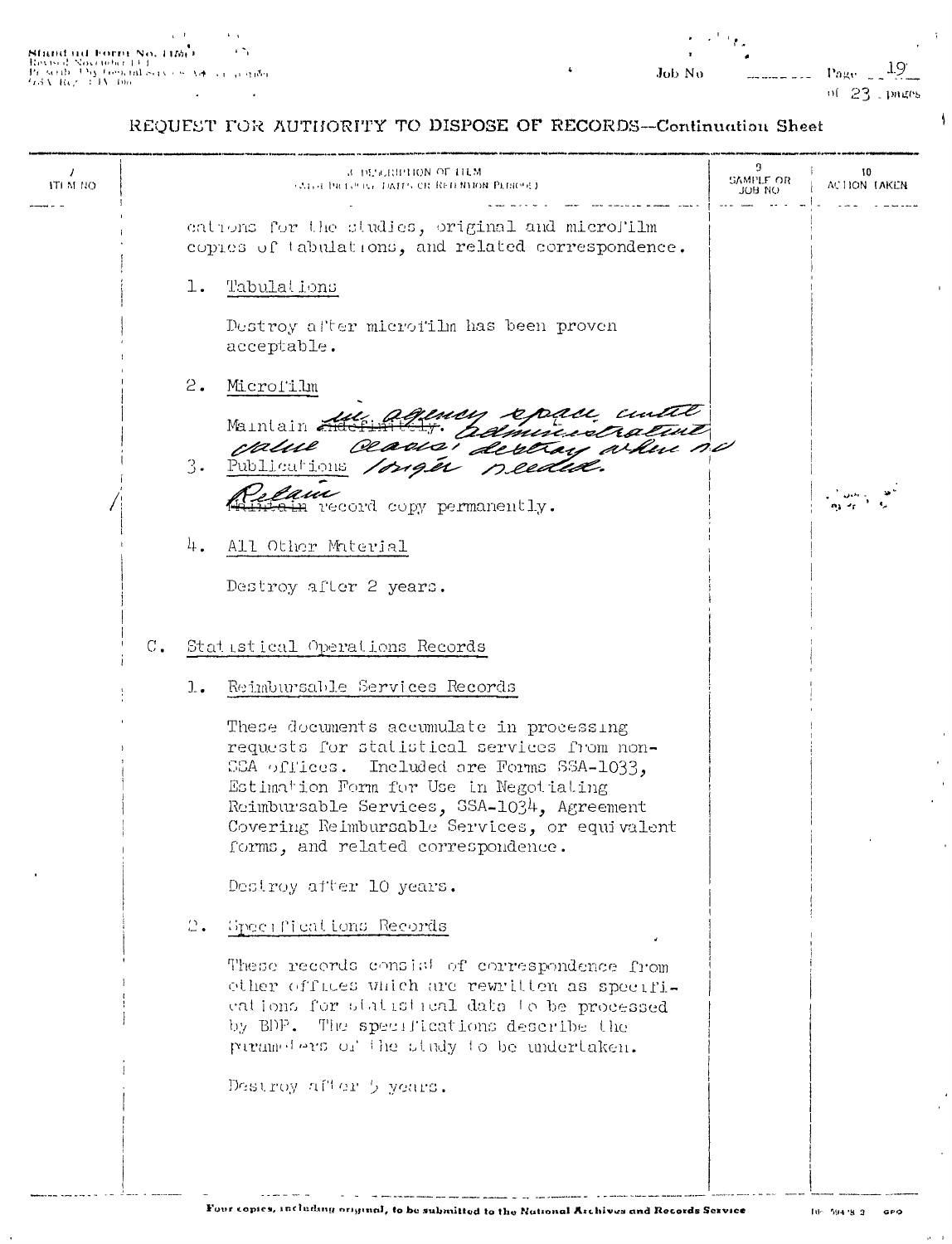$\mathbf{u}$ 

 $\mathbf{A}=\mathbf{0}$ 

 $\overline{r}$  is

ł

# REQUEST FOR AUTHORITY TO DISPOSE OF RECORDS-Continuation Sheet

| Statistical Systems Coordination Records<br>D.<br>Special Projects<br>$1$ .<br>These records consist of documents pertaining<br>to projects undertaken at the request of<br>other offices and bureaus. Included are<br>copies of design specifications, punchcards,<br>and tabulations for the projects such as the<br>Longitudinal Disability Applicants Sample<br>and Beneficiaries Earnings and Retirement<br>Data.<br>Destroy after 3 years.<br>Management Statistics and Services Records<br>Ε.<br>Services Records<br>ı.<br>These records consist of documents such as<br>questionnaires, objectives, and specifica-<br>tions, accumulated in analyzing data which<br>is published by other bureaus and offices.<br>Destroy after publication of data. | 7<br><b>ITEM NO</b> | 8 DESCRIPTION OF ITEM<br>(WITH INCLUSIVE DATES OR RETENTION PERIODS) |  | 9<br>SAMPLE OR<br>JOB NO | 10<br><b>ACTION TAKEN</b> |
|--------------------------------------------------------------------------------------------------------------------------------------------------------------------------------------------------------------------------------------------------------------------------------------------------------------------------------------------------------------------------------------------------------------------------------------------------------------------------------------------------------------------------------------------------------------------------------------------------------------------------------------------------------------------------------------------------------------------------------------------------------------|---------------------|----------------------------------------------------------------------|--|--------------------------|---------------------------|
|                                                                                                                                                                                                                                                                                                                                                                                                                                                                                                                                                                                                                                                                                                                                                              |                     |                                                                      |  |                          |                           |
|                                                                                                                                                                                                                                                                                                                                                                                                                                                                                                                                                                                                                                                                                                                                                              |                     |                                                                      |  |                          |                           |
|                                                                                                                                                                                                                                                                                                                                                                                                                                                                                                                                                                                                                                                                                                                                                              |                     |                                                                      |  |                          |                           |
|                                                                                                                                                                                                                                                                                                                                                                                                                                                                                                                                                                                                                                                                                                                                                              |                     |                                                                      |  |                          |                           |
|                                                                                                                                                                                                                                                                                                                                                                                                                                                                                                                                                                                                                                                                                                                                                              |                     |                                                                      |  |                          |                           |
|                                                                                                                                                                                                                                                                                                                                                                                                                                                                                                                                                                                                                                                                                                                                                              |                     |                                                                      |  |                          |                           |
|                                                                                                                                                                                                                                                                                                                                                                                                                                                                                                                                                                                                                                                                                                                                                              |                     |                                                                      |  |                          |                           |
|                                                                                                                                                                                                                                                                                                                                                                                                                                                                                                                                                                                                                                                                                                                                                              |                     |                                                                      |  |                          |                           |
|                                                                                                                                                                                                                                                                                                                                                                                                                                                                                                                                                                                                                                                                                                                                                              |                     |                                                                      |  |                          |                           |
|                                                                                                                                                                                                                                                                                                                                                                                                                                                                                                                                                                                                                                                                                                                                                              |                     |                                                                      |  |                          |                           |
|                                                                                                                                                                                                                                                                                                                                                                                                                                                                                                                                                                                                                                                                                                                                                              |                     |                                                                      |  |                          |                           |
|                                                                                                                                                                                                                                                                                                                                                                                                                                                                                                                                                                                                                                                                                                                                                              |                     |                                                                      |  |                          |                           |
|                                                                                                                                                                                                                                                                                                                                                                                                                                                                                                                                                                                                                                                                                                                                                              |                     |                                                                      |  |                          |                           |
|                                                                                                                                                                                                                                                                                                                                                                                                                                                                                                                                                                                                                                                                                                                                                              |                     |                                                                      |  |                          |                           |
|                                                                                                                                                                                                                                                                                                                                                                                                                                                                                                                                                                                                                                                                                                                                                              |                     |                                                                      |  |                          |                           |
|                                                                                                                                                                                                                                                                                                                                                                                                                                                                                                                                                                                                                                                                                                                                                              |                     |                                                                      |  |                          |                           |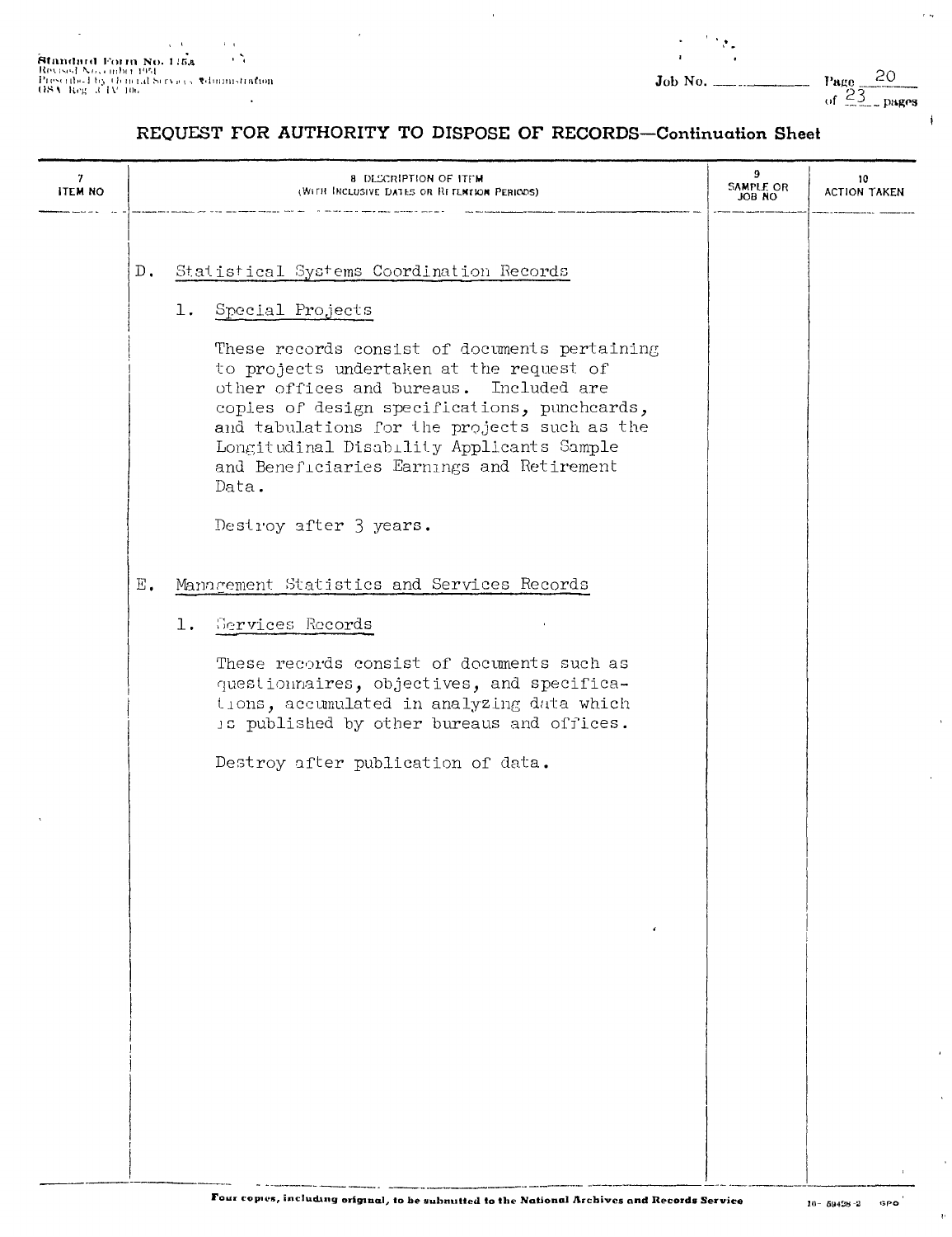$\frac{1}{2}$  $\begin{array}{l} \textbf{Stancaard Fonn No.} \textbf{1} \textbf{1} \\ \textbf{Ro} \textbf{3} \textbf{3} \textbf{4} \textbf{8} \textbf{5} \textbf{6} \textbf{7} \textbf{8} \textbf{9} \textbf{7} \textbf{1} \\ \textbf{I} \textbf{5} \textbf{5} \textbf{3} \textbf{1} \textbf{4} \textbf{1} \textbf{8} \textbf{7} \textbf{6} \textbf{9} \textbf{9} \textbf{1} \\ \textbf{J} \textbf{5} \textbf{5} \textbf{3} \textbf{1} \textbf{1$ it tasi n<br>Albertstration

 $\begin{array}{l} \text{Page} \quad \underset{\text{of}}{\underbrace{21}} \\ \text{of} \quad \underset{\text{of}}{\underbrace{23}} \\ \end{array}$  $\overline{\phantom{a}}$  $\mathbf{Job}$ No

 $\vec{\zeta}$ 

### REQUEST FOR AUTHORITY TO DISPOSE OF RECORDS-Continuation Sheet

| <b>ITEM NO</b> | <b>5 DESCRIPTION OF HEM</b><br>IWITH THE THUNK DATES OR RETERITOR PERMISSE                                                                                                                                                                                                                                                                                                                               | 9<br>SAMPLE OR .<br>SAMPLE OR | 19<br>ALTION TAKEN |
|----------------|----------------------------------------------------------------------------------------------------------------------------------------------------------------------------------------------------------------------------------------------------------------------------------------------------------------------------------------------------------------------------------------------------------|-------------------------------|--------------------|
|                | 2.<br>Management Statistics Records                                                                                                                                                                                                                                                                                                                                                                      |                               |                    |
|                | These documents, such as random sampling<br>of bureau activities, are accumulated in<br>estimating workload and staffing require-<br>ments necessary to carry out SCA activities<br>in the bureaus and offices. Tables of<br>anticipated workload, prepared quarterly,<br>semiannually, and annually, are forwarded<br>to the requesting office. The taped quarterly<br>table is updated every 4 months. |                               |                    |
|                | Quarterly and Semiannual Tables<br>$\mathfrak{a}$ .                                                                                                                                                                                                                                                                                                                                                      |                               |                    |
|                | Destroy after 1 year.                                                                                                                                                                                                                                                                                                                                                                                    |                               |                    |
|                | Annual Table<br>Ъ.                                                                                                                                                                                                                                                                                                                                                                                       |                               |                    |
|                | Destroy after receipt of next Quarterly<br>Table.                                                                                                                                                                                                                                                                                                                                                        |                               |                    |
| XII.           | HEALTH INSURANCE RECORDS                                                                                                                                                                                                                                                                                                                                                                                 |                               |                    |
|                | The files described below accumulate in the develop-<br>ment of a statistical program which provides infor-<br>mation regarding Medicare for SSA offices and bureaus<br>and for the health community at large.                                                                                                                                                                                           |                               |                    |
|                | Program Statistics Tabulations<br>А.                                                                                                                                                                                                                                                                                                                                                                     |                               |                    |
|                | These records consist of tabulations prepared<br>both from applications from beneficiaries and<br>providers of health care and from carrier payment<br>records received in BHI on carrier utilization.                                                                                                                                                                                                   |                               |                    |
|                | Transfer to the SSA Records Holding Area when<br>no longer needed in current operations.<br>Deslroy<br>when no longer needed for reference.                                                                                                                                                                                                                                                              |                               |                    |
|                | Mungement Information Records<br>Β.                                                                                                                                                                                                                                                                                                                                                                      |                               |                    |
|                | These records consist of monthly and quarterly<br>Workload reports received from undividual inter-<br>mediaries and carriers. The workload reports and<br>information from the bills for services submitted<br>by the intermediaries and carriers are published                                                                                                                                          |                               |                    |

ï

 $16 - 50428 - 2$  $0<sub>0</sub>$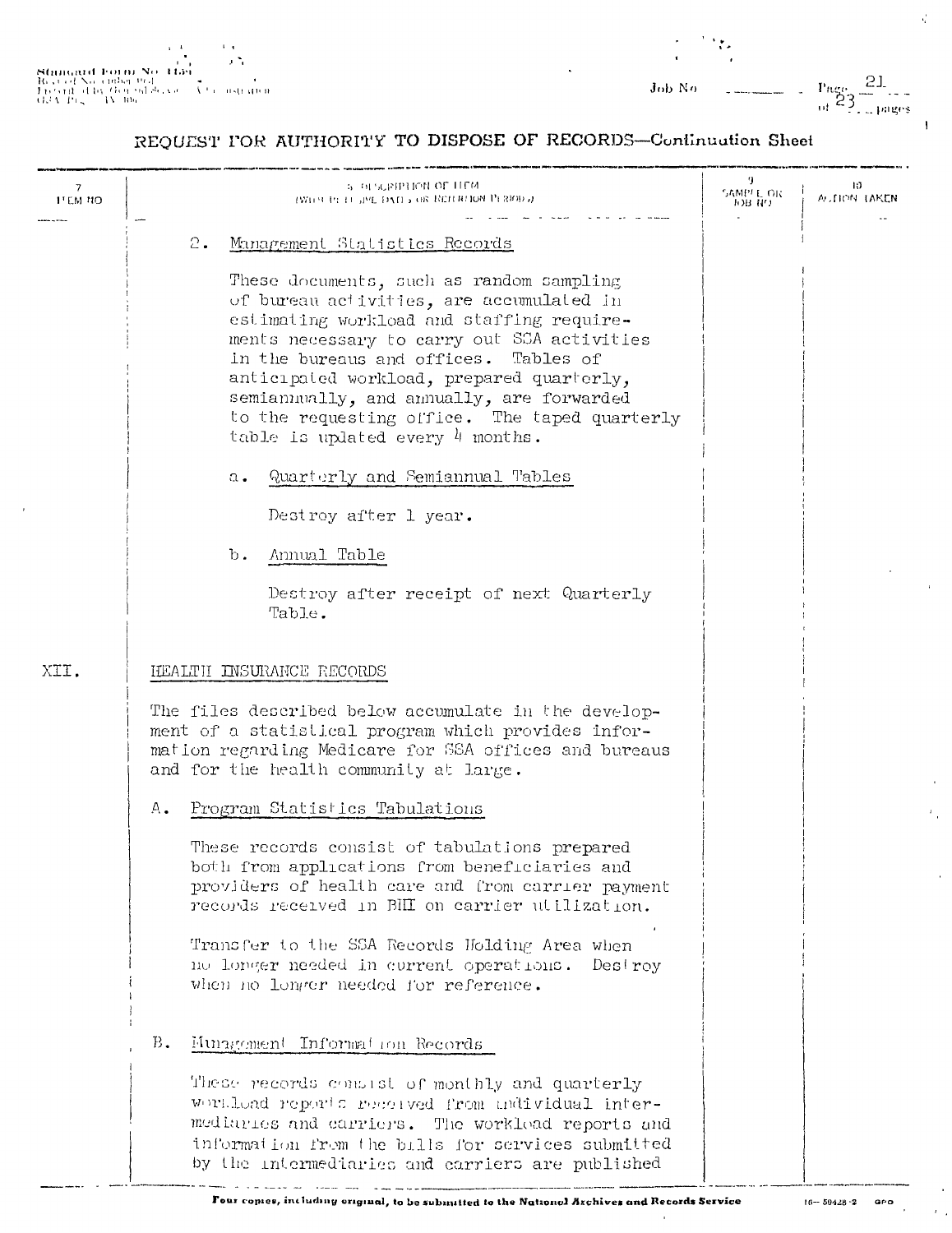υŃ,

 $\begin{array}{l} \textbf{Standard Form No-115b} \\ \textbf{flow of A} \\ \textbf{Pre or } \text{tachb, to } \text{neab} \textbf{S} \\ \textbf{Pre.} \\ \textbf{GSA-B} \in \{-11\} \textbf{Mo} \end{array} \begin{array}{l} \textbf{N0-115b} \\ \textbf{S1-0} \\ \textbf{S2-1} \\ \textbf{S3-1} \end{array}$ 

 $Job No.$ 

 $\mathcal{M}_{\bullet}$ 

Page 22  $\overline{a}$ of  $23$  pages

l.

 $\overline{a}$ 

 $\mathcal{L}$ 

 $\ddot{\phantom{a}}$ 

#### REQUEST FOR AUTHORITY TO DISPOSE OF RECORDS-Continuation Sheet

| $\mathcal{F}$<br><b>ITEM NO</b> | <b>8 DESCRIPTION OF ITEM</b><br>(WITH INCLUDIVE DATES OR RETENTION PERIODS).                                                                                                                                                                            | 9<br>SAMPLE OR | 10<br><b>ACTION TAKEN</b>                                                           |
|---------------------------------|---------------------------------------------------------------------------------------------------------------------------------------------------------------------------------------------------------------------------------------------------------|----------------|-------------------------------------------------------------------------------------|
|                                 | monthly and quarterly in a combined Index.<br>The<br>unformation in the Index is taped; the tape is<br>maintained elsewhere.<br>$1$ .<br>Workload Reports<br>Destroy after taping of the Index.                                                         |                |                                                                                     |
|                                 | 2.<br>Index<br><del>n</del> record copy permanently.                                                                                                                                                                                                    |                | $\mathrm{Eig}_2 \in \mathcal{O}(8 \epsilon^{-3})^{-1}$<br>$\sqrt{2}$ and $\sqrt{2}$ |
| $\mathbb{C}$ .                  | Health Insurance Reports<br>1.<br>CMS Reports<br>The information in the CMS is the basis for<br>monthly and quarterly reports, such as<br>Health Insurance Intermediary Workloads,<br>SMI Carrier Workload Report, and SMI<br>Carrier Appeals Activity. |                |                                                                                     |
|                                 |                                                                                                                                                                                                                                                         |                |                                                                                     |

<u>The Barbara</u>

 $\sim$   $\sim$  $\langle\bullet\,\bullet\rangle$   $\sqrt{m}$  .  $\sim$ 

 $\hat{\mathbf{a}} = \hat{\mathbf{a}}$  $\ddot{\phantom{0}}$ 

 $\mathbf{v} = \mathbf{v} + \mathbf{v}$  , we

 $\sigma_{\rm{eff}}$  , and  $\sigma_{\rm{eff}}$ 

 $\bar{\mathbf{z}}$ 

 $\blacksquare$